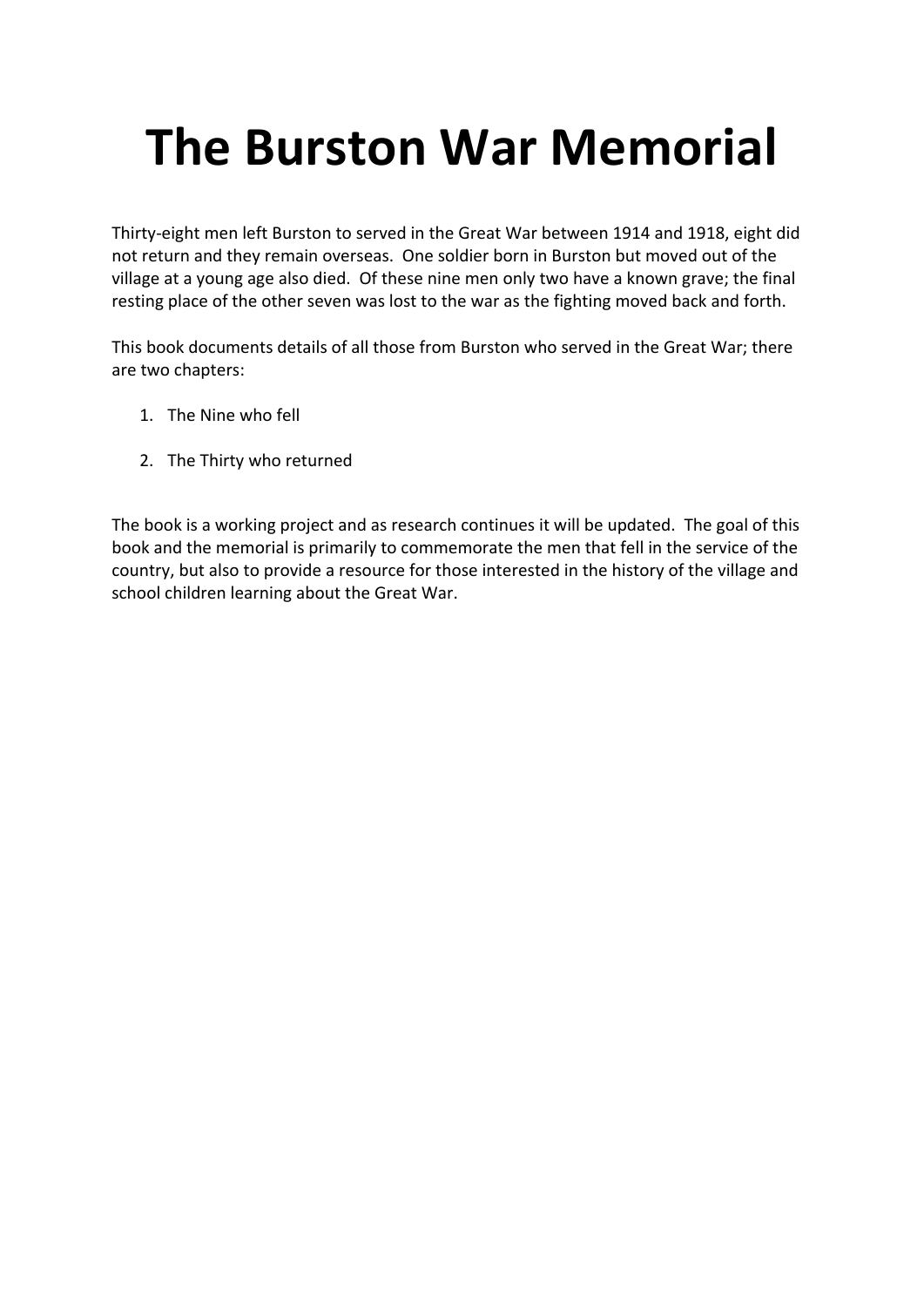## **Foreword by the Chairman of the Parish Council**

More than 100 years after the end of The Great War (or World War 1 as it is now known) the small village of Burston now has a War Memorial.

For many years a Roll of Honour has been hanging in the church of St Mary, which lists the 38 men of the village who went to war, and indicates the eight who made the supreme sacrifice and never returned. The reason why there was no war memorial similar to those found in other villages is lost in the mists of time, but the fact that the famous Strike of pupils from the State school started in 1914, and the Strike School that still stands by the village green today was built in 1917 may have had something to do with it.

In a questionnaire that the Parish Council circulated in 2018 parishioners were asked if they thought that village should have a war memorial, and a lot of responses showed that there was support for this idea. A 'War Memorial Group' of three people was established, who investigated possible locations, possible designs, and possible wording for the memorial tablet.

It soon emerged that a position on Church Green would be ideal, as the memorial would be centrally located, and in a visible but not overprominent position. One member of the working party, Nigel Frankland, saw a memorial in the woods near Knettishall Heath, which consisted of a simple brick plinth, with a flint panel inlay, and having a sloping engraved stone on the top at about waist height. Another member of the working party came up with the idea of a cupboard, to be built into the plinth, similar to those found at the War Grave Commission Cemeteries on France and Flanders which could contain a book giving details of those who died, and those who served.

After some discussion it was agreed that the inscription should give the name, rank, regiment, serial number, date of death for each of the Burston men, and details of where each casualty fought, and where they are commemorated by the War Graves Commission. It turned out that only 2 of the 8 had known graves, and the rest were on memorials such the Thiepval Memorial.

An initial appeal led to some residents and businesses promising financial support, and at this stage Cyril Bromley, a retired architect who lives in the village was drawing up plans, and an estimate for an engraved stone had been obtained, but there was still a way to go to reach the target necessary to start building works.

James Easter, the local Councillor on the South Norfolk Council then indicated that his Council had some funding that would be distributed soon, and suggested that if there was an application there would be a good chance that the promises of funding that the group had would be matched by South Norfolk Council.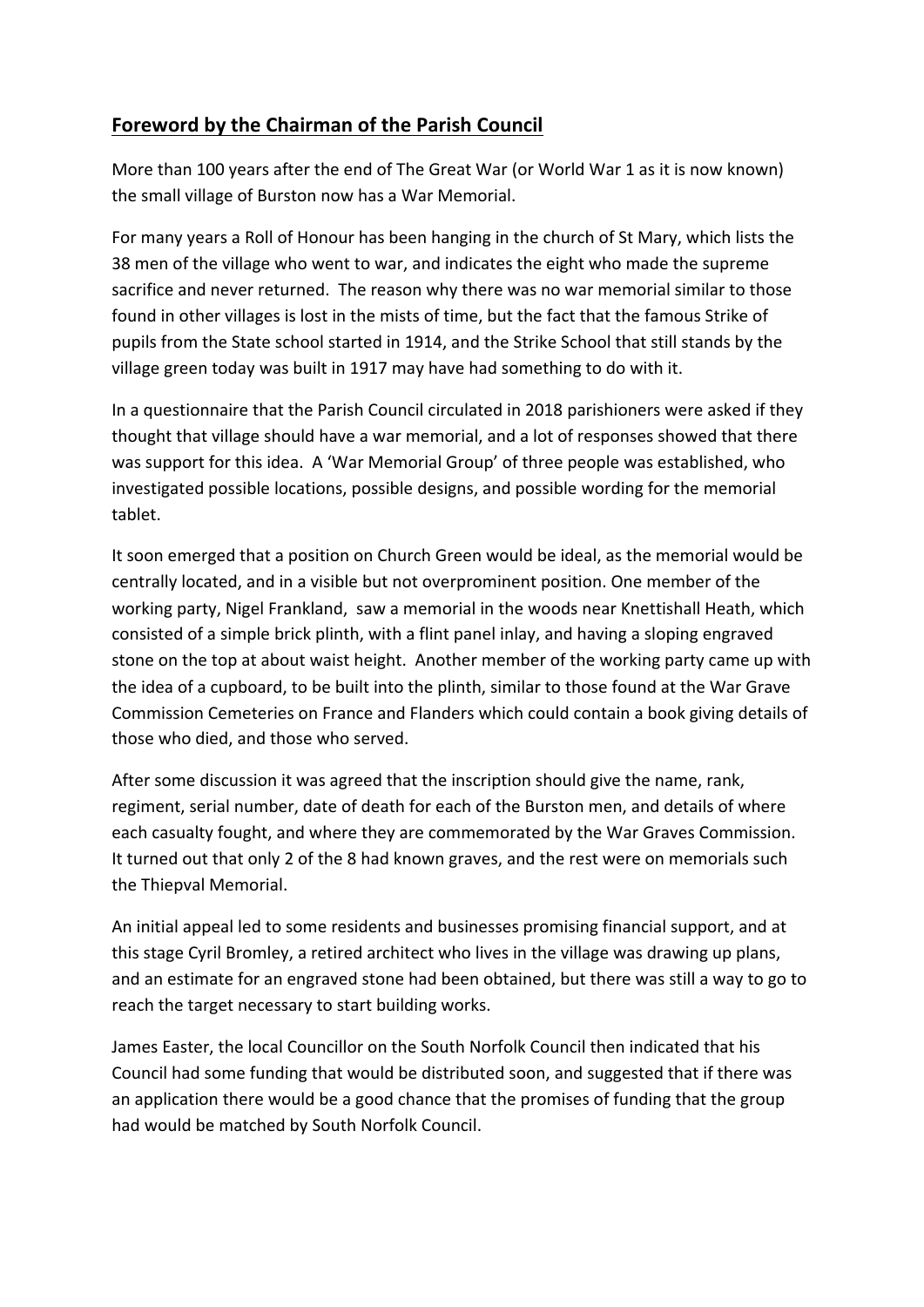To make the application more formal the working party joined forces with the Parish Council, and in September it was confirmed that a substantial grant had been awarded which made the project viable. However, there were only six weeks to Remembrance Day! It was decided that this was just enough time to get memorial built,

The wording for the stone was finally agreed and Bierton and Woods were commissioned to make it.

Tommy Bloomfield, a local builder, was asked to build the plinth, and mount the stone, and erect a surrounding fence and a new flagpole. The plinth is built of red brick, with a grey gravel surround. In the front of the plinth is a stainless steel cupboard, made by the apprentices of Waveneys (known to many as Waveney Pumps Limited) . The rear of the plinth is provided with a flint inlay panel in the form of a cross, and the flints have been taken from local fields, and more of these flints have been incorporated in the centre of the plinth. Probably many of the men named on the memorial worked in the fields where these flints were collected. Work started on Church Green in October, and the stone, a black polished granite slab with silvered engraving, was mounted on the plinth on Friday 8<sup>th</sup> November, just two days before Remembrance Day.

At 8 am on Sunday 10<sup>th</sup> November a large number of residents (over 40 were counted) were by the new memorial to observe a silence, to lay wreaths and flowers, and to hear the names of those who died read out. The ceremony was led by the Reverend David Mills, who held a Communion Service in the church afterwards.

The whole project has been a tremendous team effort. In addition to the funding from South Norfolk Council funding has come from local residents and the Army. Jewsons in Diss have provided building material free of charge, and ForFarmers, who run Burston Mill, provided the oak posts and chains for the surrounding fence.

Peter Rees has undertaken a lot of research into the eight men who died, and has produced the book that is now in the cupboard in the memorial. For some of the dead he has found photographs, and details of where they lived, and the battles that they fought in. This book will be expanded as the months go by and more information emerges, and there will also be details of the thirty men who served and then returned after the war.

Nigel Frankland 10 November 2019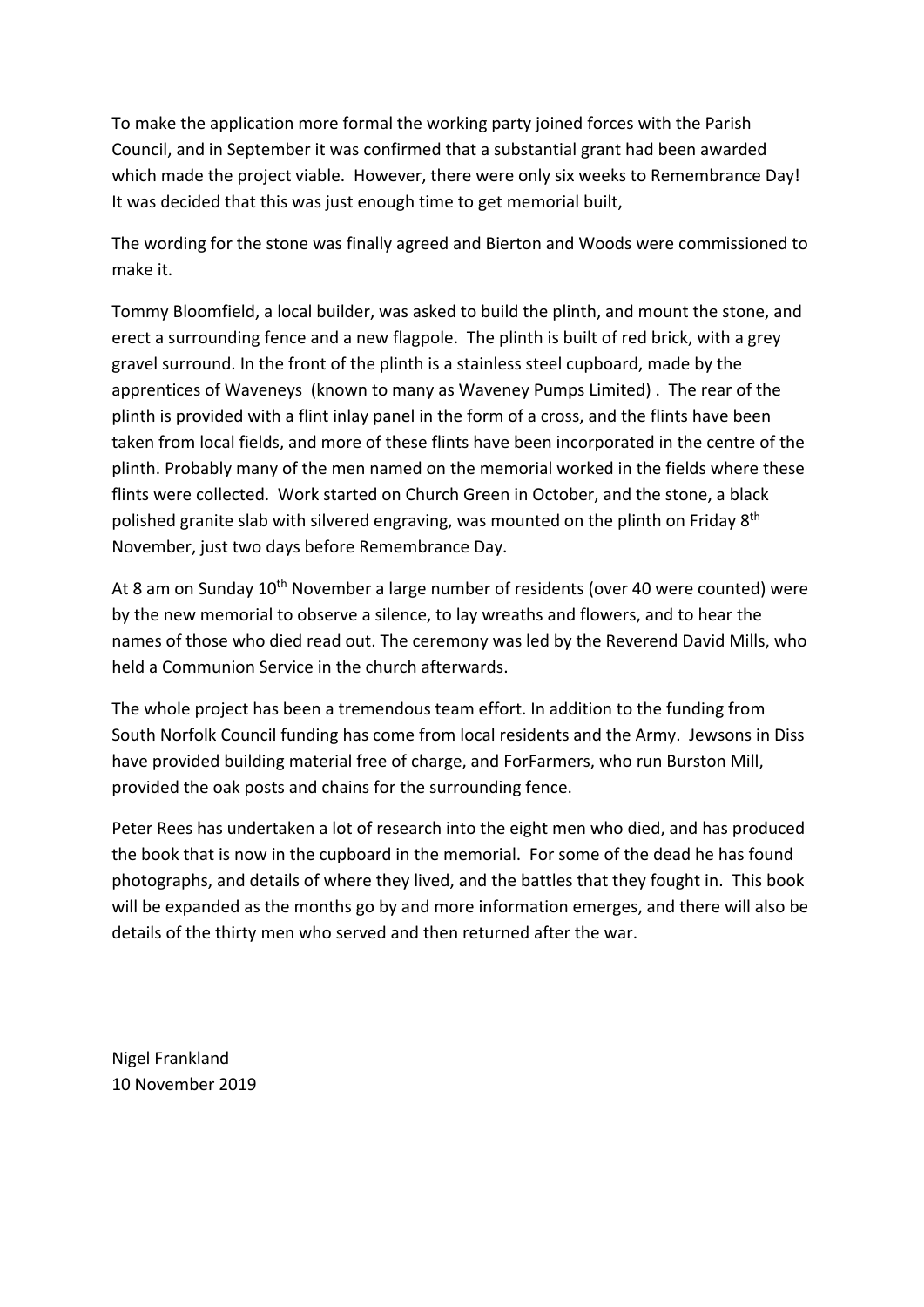## **Chapter 1: The Nine who fell**

**GEORGE WILLIAM SANDY, Private 16976 of 7th Battalion, Norfolk Regiment WILLIAM EARNEST EAST, Private 26244 of 2nd Battalion, Essex Regiment HERBERT GARNHAM, Lance‐Sergeant 15571 of 9th Battalion, Norfolk Regiment FREDERICK G BRYANT, Sergeant 2004 of 1st/6th Battalion, Durham Light Infantry EDWARD KING POTTER, Private 7393 of 2nd Battalion, Norfolk Regiment HERBERT WILLIAM JOHNSON, Private 45257 of 2nd Battalion, South Wales Borderers GURNEY ROLAND SANDY, Private 33010 of 8th Battalion, Lincolnshire Regiment LEONARD JOHN LESLIE CRANE, Able Seaman R/2585 of Hood Battalion, Royal Naval Division GEORGE WILLIAM DURBIDGE, Corporal 16721 of 12th Battalion, Machine Gun Corps**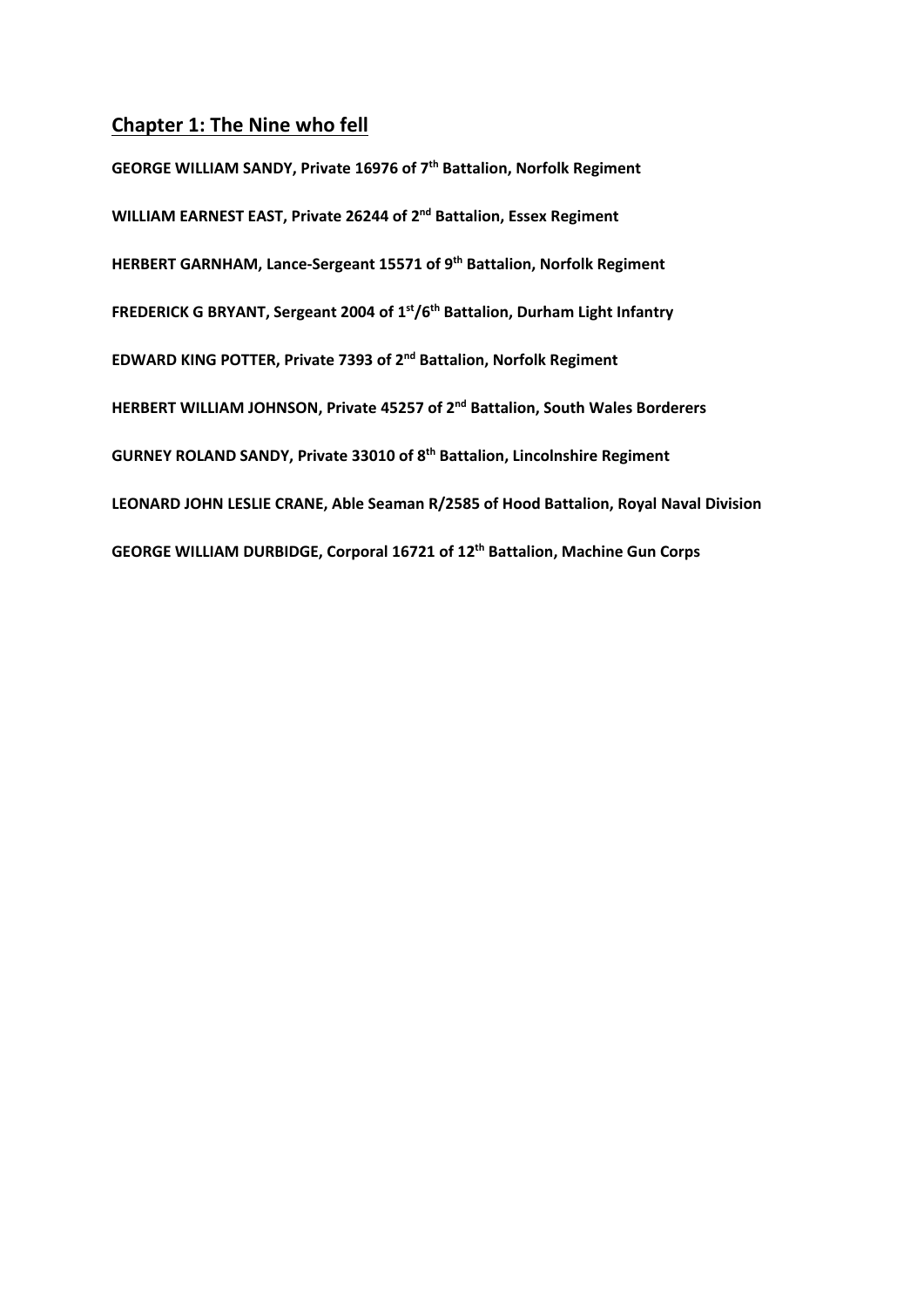## **GEORGE WILLIAM SANDY (Private 16976)**



| Born:         | About 1894 in Burston, Norfolk                             |
|---------------|------------------------------------------------------------|
| Regiment:     | Private 16976, 7 <sup>th</sup> Battalion, Norfolk Regiment |
| Died:         | 13 <sup>th</sup> October 1915.                             |
|               | Action at the Hohenzollern Redoubt (Battle of Loos)        |
| Burial:       | George has no known grave                                  |
| Commemorated: | LOOS MEMORIAL, Pas de Calais, Panel 30/31                  |
|               | 50.461°N 2.77173°E                                         |

The Actions of the Hohenzollern Redoubt took place from 13–19 October 1915, at the Hohenzollern Redoubt (Hohenzollernwerk) near Auchy‐les‐Mines in France (the Western Front). In the aftermath of the Battle of Loos (25 September – 8 October 1915), the 9<sup>th</sup> (Scottish) Division captured the strongpoint and then lost it to a German counter attack. The British attack on 13 October failed resulting in 3,643 casualties, mostly in the first few minutes. In the British Official History, JE Edmonds wrote that "The fighting [from 13–14 October] had not improved the general situation in any way and had brought nothing but useless slaughter of infantry".

| Census – 1901 | Living in Diss Heywood (exact location unknown) with<br>parents Stephen and Florence, brothers Bertie and Henry<br>and sisters Martha, Florence, Beatrice and Rachael. |
|---------------|------------------------------------------------------------------------------------------------------------------------------------------------------------------------|
| Census – 1911 | Living in Burston (exact location unknown) with parents<br>Stephen and Florence, brothers Bertie and Henry and<br>sisters Beatrice and Rachael.                        |
| 1915          | Stephen lived near Heywood Hall                                                                                                                                        |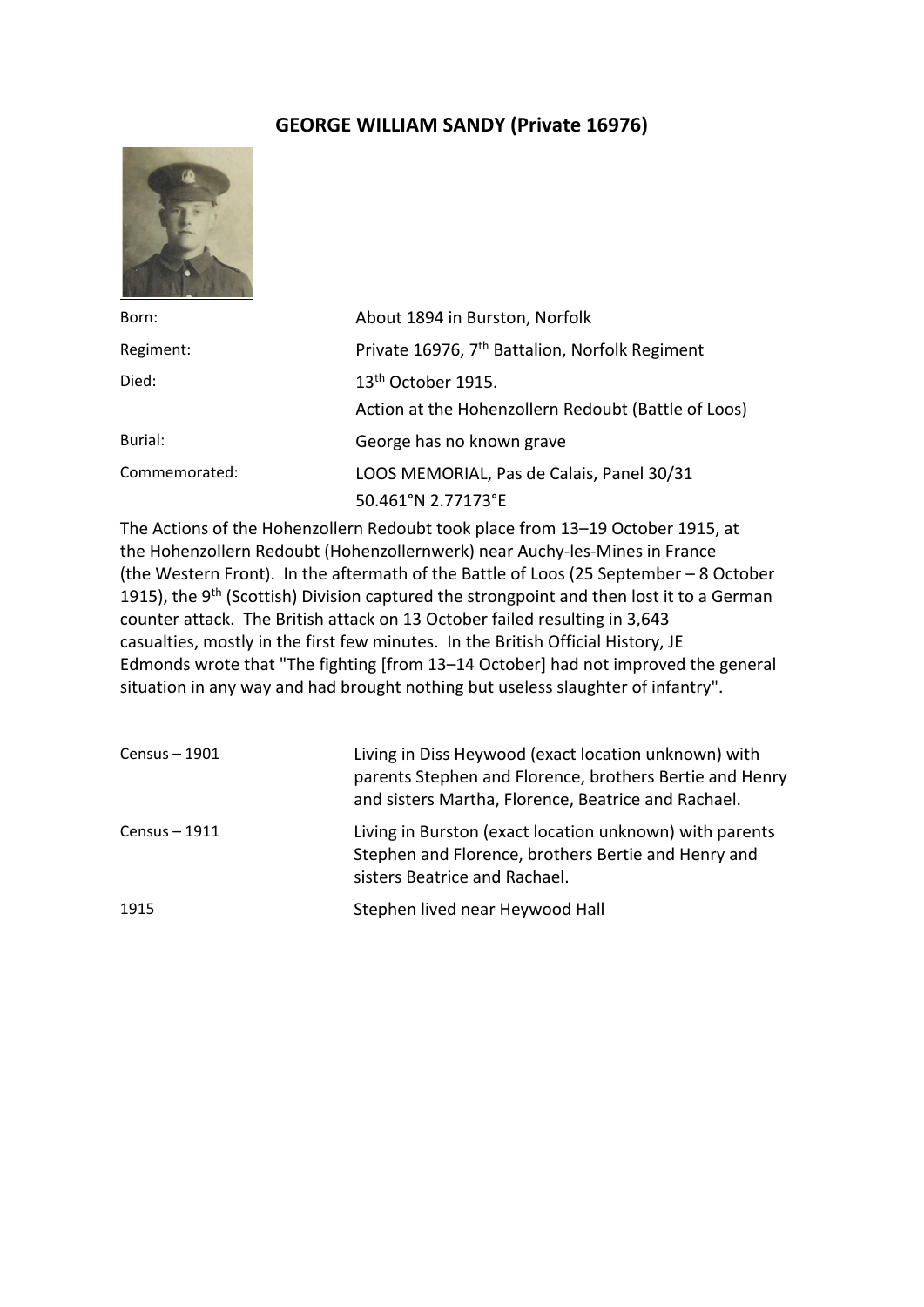## **WILLIAM ERNEST EAST (Private 26244)**

| Born:     | About 1896 in Bury St. Edmunds (Bradford District).      |
|-----------|----------------------------------------------------------|
| Regiment: | Private 26244, 2 <sup>nd</sup> Battalion, Essex Regiment |
| Died:     | $1st$ July 1916                                          |
|           | Beaumont-Hamel (1 July 1916), Battle of Somme            |
| Burial:   | SERRE ROAD CEMETERY No.1, Pas de Calais                  |
|           | Grave I C 17                                             |
|           | 50.09989°N 2.65729°E                                     |

The attack plan on paper was simple enough; an enormous artillery barrage was to destroy the German trenches, break the wire and enable the advancing troops to walk over 'No mans land.' Once in position the captured trenches would be consolidated and the following waves would continue the advance into enemy area. For an entire week the guns fired continually and over a million and a half shells headed towards the enemy line. Assembling troops were reassured by their superiors that it would be simple to walk over to the enemy lines.

At 07:28 on the morning of the  $1<sup>st</sup>$  July 1916 powerful mines exploded at several places along the German line, however, at Hawthorn Ridge, where the 2<sup>nd</sup> Essex took part in the attack, the mine was blown at 07:20 thereby giving the German defenders early warning of the battle starting. The ridge made it difficult to observe enemy positions and by keeping large numbers of their guns silent these were hidden from the attacking force and with British artillery following the plan these were therefore free to fire unhindered.

The 11<sup>th</sup> Brigade attacked first and discovered the wire ahead of them had been cut. As the 12<sup>th</sup> Brigade, including the 2<sup>nd</sup> Essex, advanced they came under very heavy machine gun and artillery fire but pressed on. By 09:30 they were fifty yards from the German second line and some troops had penetrated 2000 yards into the German line reaching Pendant Copse. The Essex men were, however, using only shell holes for cover and suffered from heavy fire from both Serre on the left and Beaumont Hamel on the right until withdrawing partly at four in the afternoon. Here they spent their time in 'bombing fights' with attacking infantry until relieved during the night.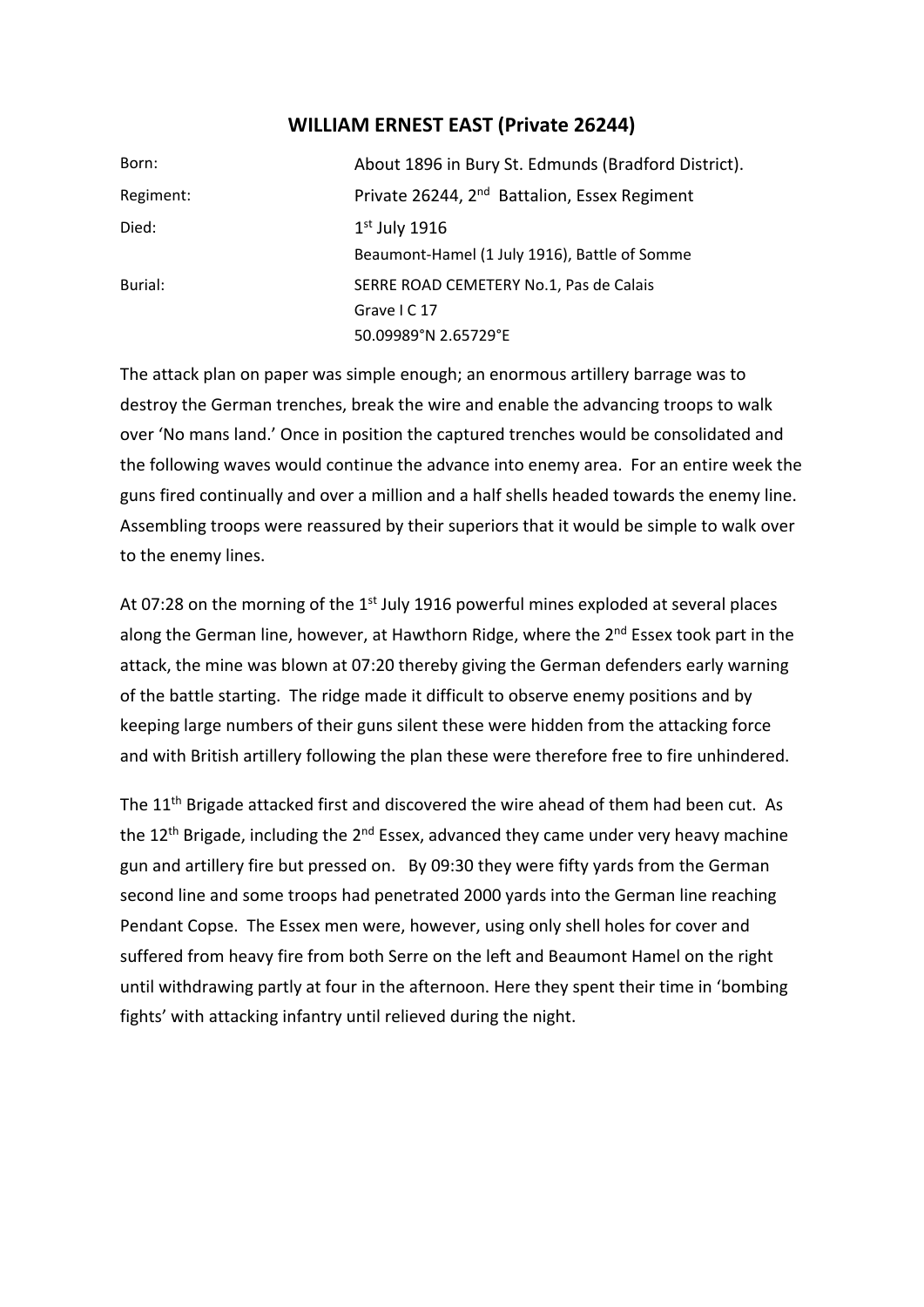| $Census - 1901$       | Living with parents William and Lucy, at 65 Eastgate Street,<br>Bury St. Edmunds, Suffolk. |
|-----------------------|--------------------------------------------------------------------------------------------|
| $Census - 1911$       | Living with parents William and Lucy at 14 Barn Lane,<br>Bury St. Edmunds, Suffolk.        |
|                       | Occupation: errand boy.                                                                    |
| Subsequent residence: | Audley End, Burston (exact location unknown)                                               |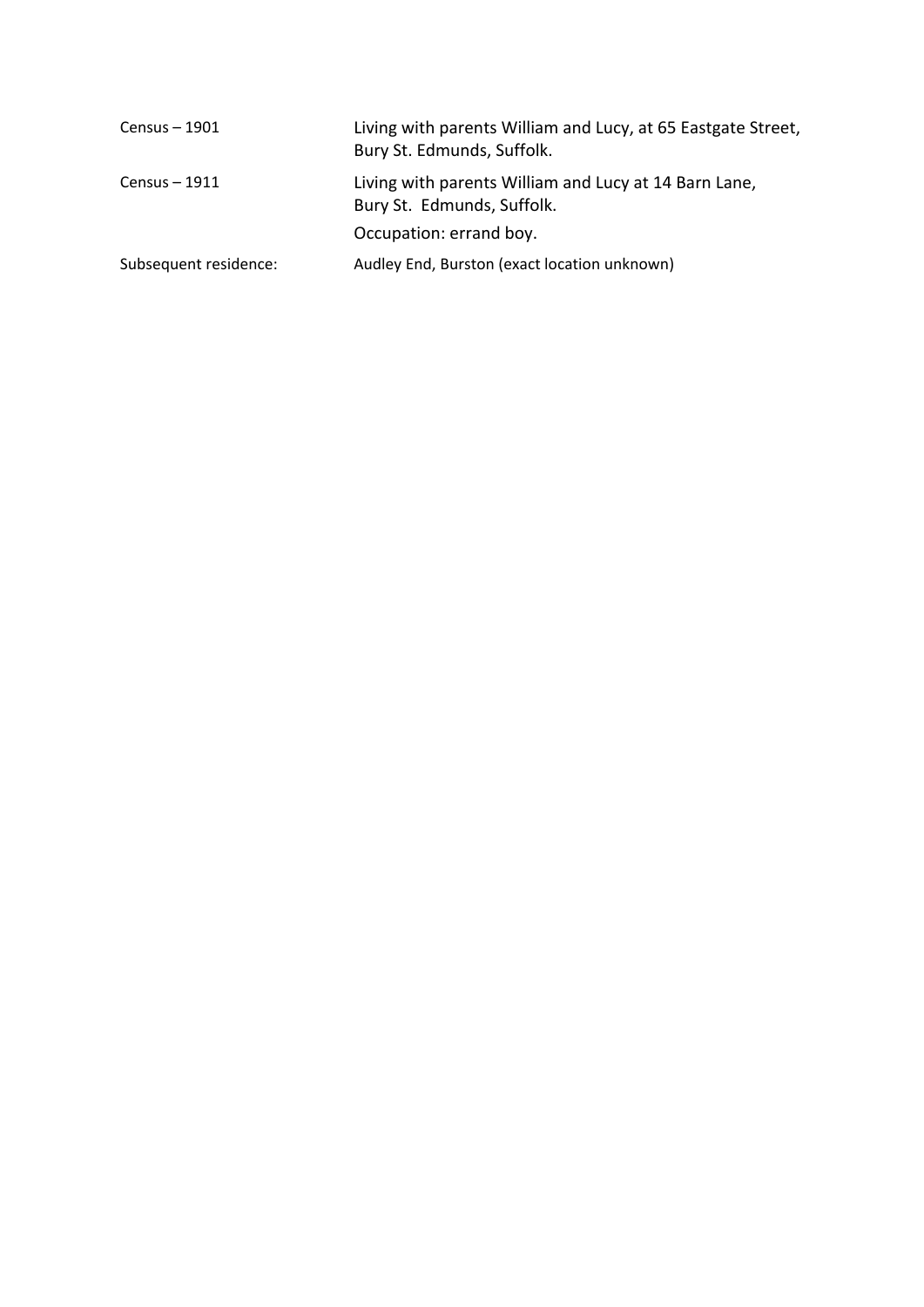## **HERBERT GARNHAM (Lance‐Sergeant 15571)**



| Born:         | 1890 in Burston                                                                                                                          |
|---------------|------------------------------------------------------------------------------------------------------------------------------------------|
| Regiment:     | Lance-Sergeant 15571, 9 <sup>th</sup> Battalion, Norfolk<br>Regiment                                                                     |
| Enlisted:     | Norwich                                                                                                                                  |
| Served:       | France from 30 August 1915                                                                                                               |
| Died:         | 15 <sup>th</sup> September 1916<br>The Quadrilateral, Ginchy - Battle of Flers-<br>Courcelette (Battle of Somme)                         |
| Burial:       | Herbert has no known grave.                                                                                                              |
| Commemorated: | THIEPVAL MEMORIAL, Pier and Face 1 C and 1 D<br>50.0506°N, 2.6858°E<br>Burston Church - family memorial<br><b>Shimpling War Memorial</b> |
|               |                                                                                                                                          |

Just over a year later during the latter stages of the battle of the Somme the 9<sup>th</sup> Norfolks were ordered to move into trenches south of Trones Wood near Guillemont. On 14<sup>th</sup> September they moved into front line trenches with orders to capture the Quadrilateral dugout east of Ginchy. They attacked at 07:20 on the next morning. The attack was unsuccessful and the Norfolks lost 18 officers and 431 other ranks killed, wounded, captured or missing. Herbert was one of those killed.

Support for the Strike School and its teachers had, however, caused a family divide. On the internet there are two versions of events:

- a. Herbert supported the Strike School and had given a donation to the appeal, however, it appears that Herbert's father (Henry) was opposed to the Strike School and had been infuriated by Herbert's donation to the appeal. When news of Herbert's death reached his family it was his maternal uncle Robert Ford who had a memorial plaque made and placed in the church.
- b. Herbert's father, Henry, supported the Strike School teachers (Tom and Annie Higdon)and was opposed to a memorial to his son being erected in the church, as the rector (Rev. Charles Eland) was opposed to the strike and had evicted strike supporters from church land. Henry applied (through the church courts) to have the memorial removed, but without success.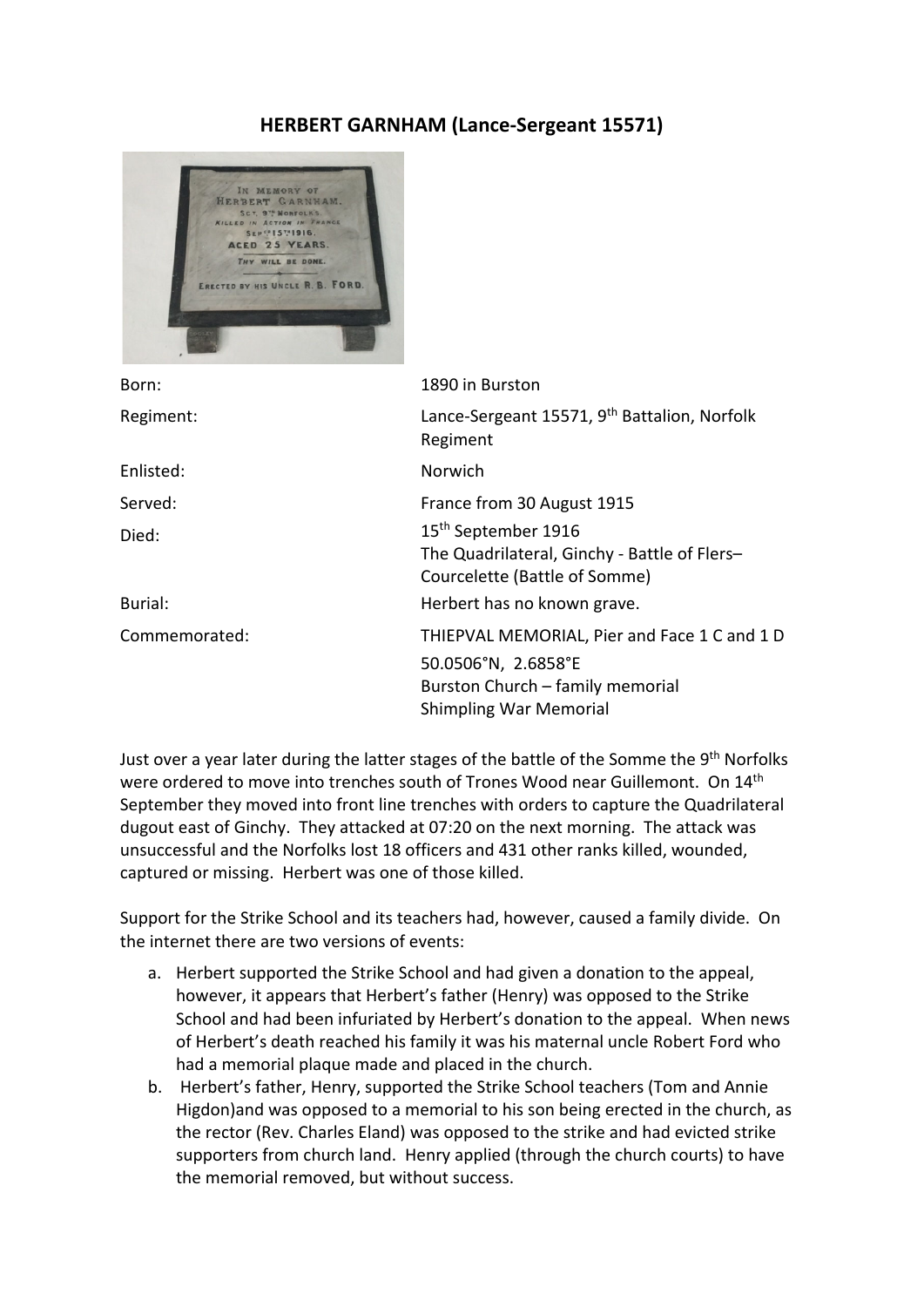Herbert's father was so enraged that he went to the church with a hammer and, with the assistance of his daughter Daisy, attempted to smash the memorial. He was restrained before he could do too much damage; in July 1917 he was convicted of irreparably damaging the memorial and was sentenced to one month in prison. Today, the memorial is still on the wall of the church and the repairs to the crack across the face can be seen.

| $Census - 1891$ | Living in Market Lane, Burston, with parents Henry and<br>Sarah, brothers Walter, George, Charles, Arthur and Bertie<br>and sisters Laura, Lily and Ethel.           |
|-----------------|----------------------------------------------------------------------------------------------------------------------------------------------------------------------|
| $Census - 1901$ | Living in Market Lane, Burston, with parents Henry and<br>Sarah, brothers Walter, George, Charles, Arthur and Bertie<br>and sisters Laura, Ethel, Daisy and Lavinia. |
| Census - 1911   | Living in Market Lane, Burston, with parents Henry and<br>Sarah, brother George, and sister Lavinia.<br>Occupation - Horseman                                        |
| 1915            | Parents lived in Market Lane, Walter (brother) lived in<br><b>Audley End</b>                                                                                         |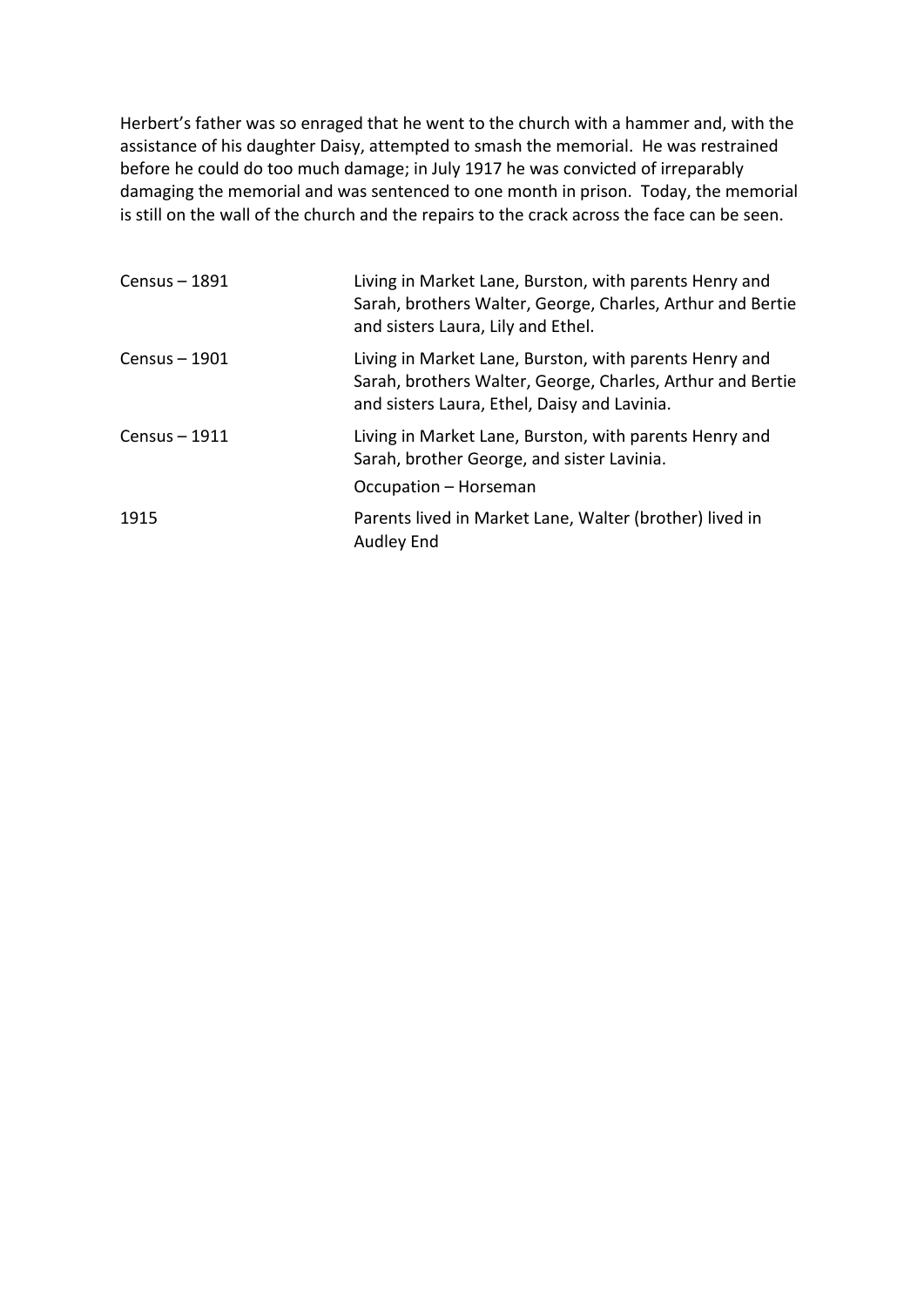## **FREDERICK G. BRYANT (Sergeant 2004)**

| Born:             | About 1895 in MURTON, Yorkshire                                       |
|-------------------|-----------------------------------------------------------------------|
| Regiment:         | Sergeant 2004, 1st / 6 <sup>th</sup> Battalion, Durham Light Infantry |
| Killed in Action: | 18 <sup>th</sup> September 1916                                       |
|                   | Flers-Courcelette (15-22 September 1916), Battle of<br>Somme          |
| Burial:           | Frederick has no known grave                                          |
| Commemorated:     | THIEPVAL MEMORIAL, Pier and Face 14 A and 15 C                        |
|                   | 50.0506°N, 2.6858°E                                                   |

The Battle of Flers–Courcelette (15–22 September 1916) was fought during the Battle of the Somme in France, by the French  $6<sup>th</sup>$  Army and the British  $4<sup>th</sup>$  Army and Reserve Army, against the German 1<sup>st</sup> Army, during the First World War. The Anglo-French attack of 15 September began the third period of the Battle of the Somme but by its conclusion on 22 September, the strategic objective of a decisive victory had not been achieved. The infliction of many casualties on the German front divisions and the capture of the villages of Courcelette, Martinpuich and Flers had been a considerable tactical victory but the German defensive success on the British right flank, made exploitation and the use of cavalry impossible. Tanks were used in battle for the first time in history and the Canadian Corps and the New Zealand Division fought for the first time on the Somme. On 16 September, Jagdstaffel 2, a specialist fighter squadron, began operations with five new Albatros D.I fighters, which were capable of challenging British air supremacy for the first time since the beginning of the battle.

The attempt to advance deeply on the right and pivot on the left failed but the British gained about 2,500 yd (2,300 m) in general and captured High Wood, moving forward about 3,500 yd (3,200 m) in the centre, beyond Flers and Courcelette. The  $4<sup>th</sup>$  Army crossed Bazentin Ridge, which exposed the German rear‐slope defences beyond to ground observation and on 18 September, the Quadrilateral, where the British advance had been frustrated on the right flank, was captured. Arrangements were begun immediately to follow up the tactical success which, after supply and weather delays, began on 25 September at the Battle of Morval; continued by the Reserve Army next day at the Battle of Thiepval Ridge. September was the most costly month of the battle for the German armies which suffered about 130,000 casualties. Combined with the losses at Verdun and on the Eastern Front, the German Empire was brought closer to military collapse than at any time before the autumn of 1918.

| $Census - 1901$ | Living in Scole Road, Burston, with grandparents Jeremiah<br>and Emily, aunt Jemima, uncle John and brother Arthur. |
|-----------------|---------------------------------------------------------------------------------------------------------------------|
| $Census - 1911$ | Living at Hill Farm, Burston with grandfather Jeremiah,<br>aunt Jemima and uncle John.                              |
| 1915            | Grandfather Jeremiah lived in Audley End; Uncle John in<br>Back Lane                                                |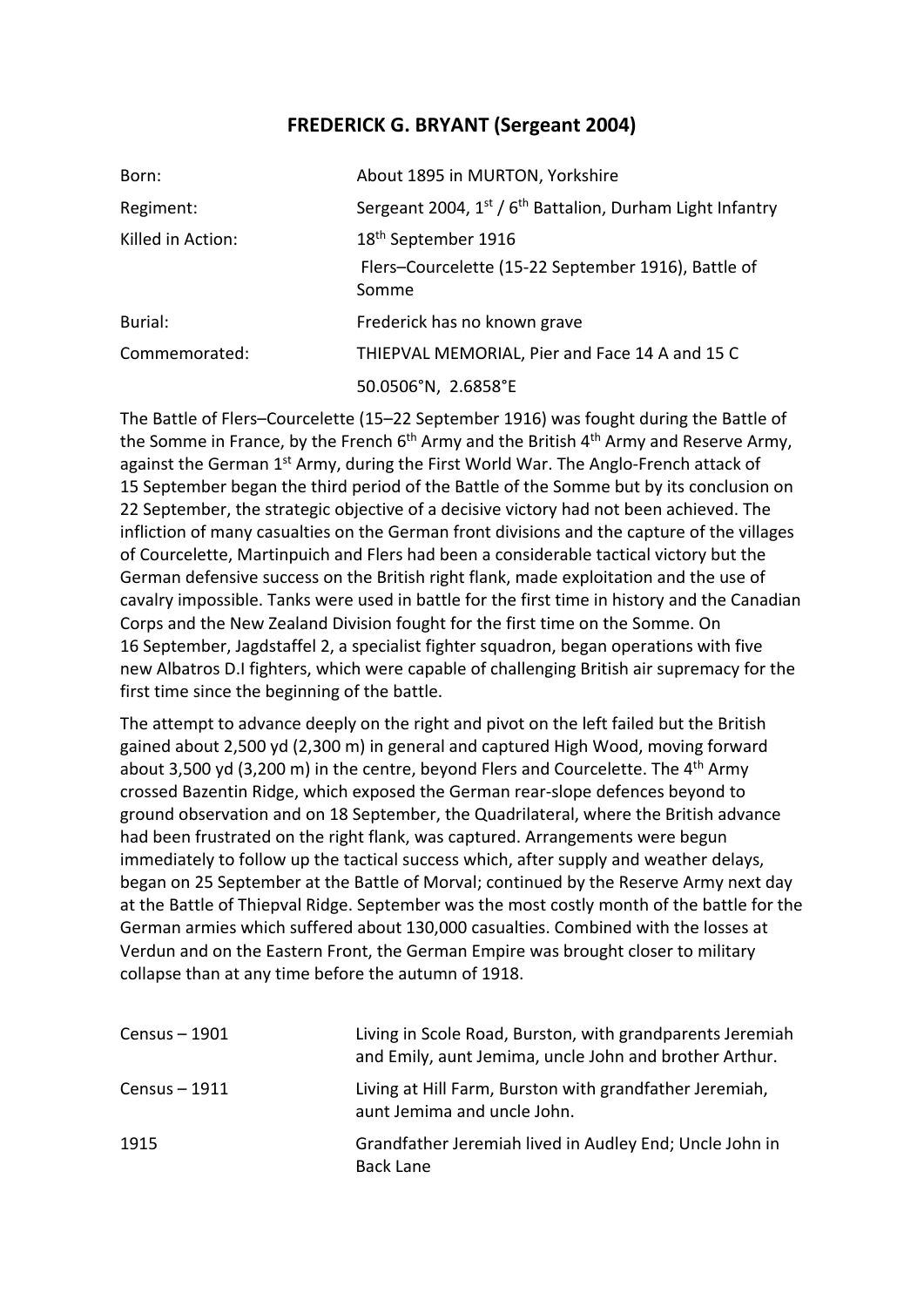## **EDWARD KING POTTER (Private 7393)**

| Born:         | 1888 (Quarter 1) in Burston, Norfolk                                                                                                                                           |
|---------------|--------------------------------------------------------------------------------------------------------------------------------------------------------------------------------|
| Regiment:     | Norfolk Regiment 2 <sup>nd</sup> Battalion, Service No. 7393 (enlisted<br>in Norwich)                                                                                          |
| Died:         | 26 <sup>th</sup> March 1917                                                                                                                                                    |
|               | probably from fall of Baghdad (Iraq) 8-11 March 1917                                                                                                                           |
| Burial:       | Baghdad (North Gate) War cemetery, Iraq.                                                                                                                                       |
| Commemorated: | BAGHDAD (NORTH GATE) WAR CEMETERY Angora<br>Memorial 131                                                                                                                       |
|               | 33.35442°N, 44.38648°E                                                                                                                                                         |
|               |                                                                                                                                                                                |
| Census - 1891 | Living at Bridge Green, Burston with parents John &<br>Christianna, brothers William, Ezra, Sidney and Gordon and<br>sisters Mildred, Lorina, Mabel, Gertrude, Edith and Alice |
| Census - 1901 | Living at Bridge Green, Burston with parents John &<br>Christianna, brothers Sidney and Gordon and sisters<br>Gertrude and Alice and boarder Florence Pashler.                 |
| Census - 1911 | Was in Ceylon/India with Norfolk Regiment.                                                                                                                                     |
| 1915          | Ezra (brother) lived Back Lane, John (father) lived "near<br>Mill Green"                                                                                                       |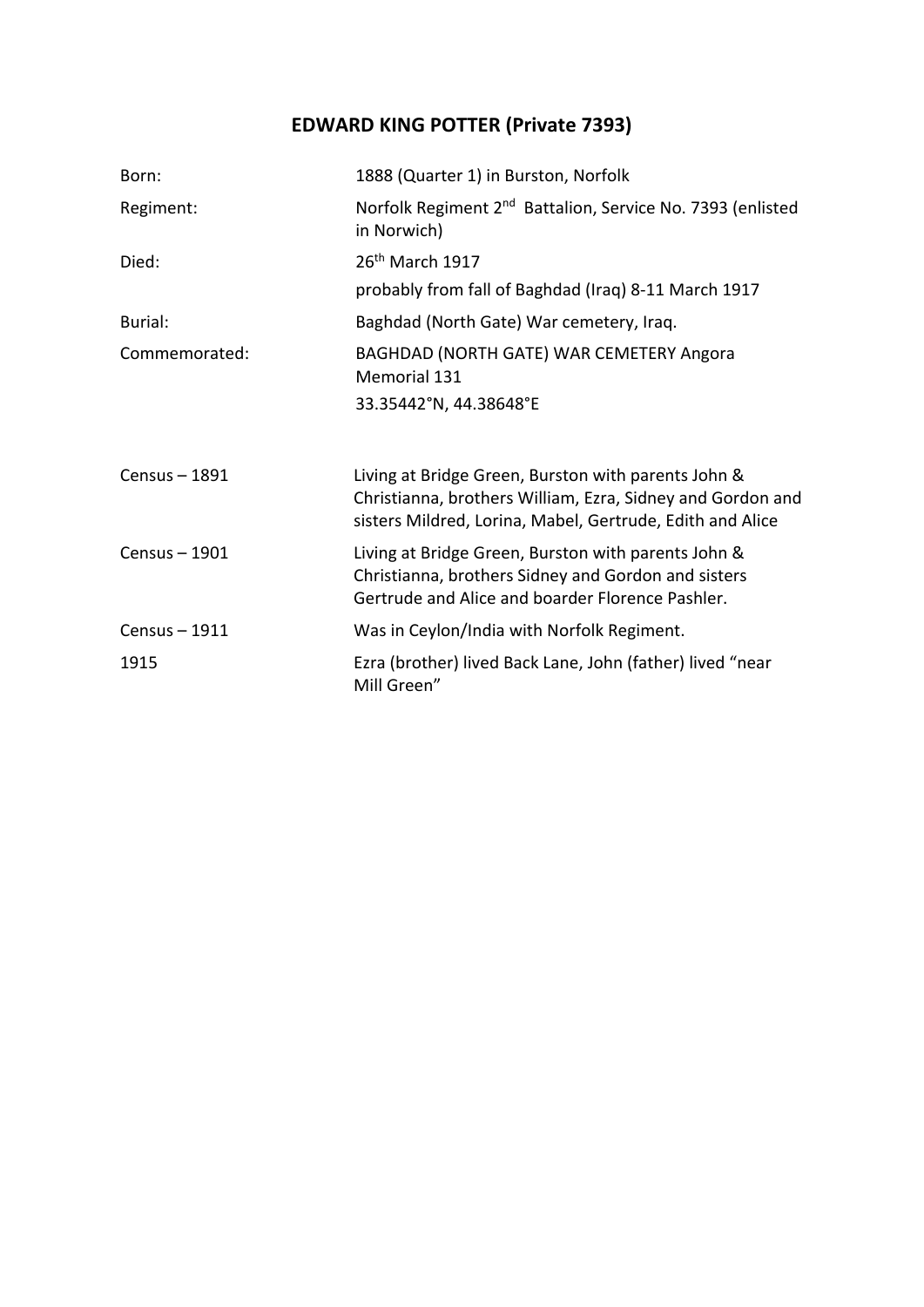## **HERBERT WILLIAM JOHNSON (Private 45257)**



| Born:         | About 1890 in Occold, Suffolk                                      |
|---------------|--------------------------------------------------------------------|
| Regiment:     | South Wales Borderes, 2 <sup>nd</sup> Battalion, Service No. 45257 |
| Died:         | 23rd April 1917 - Second battle of Scarpe, Arras                   |
| Burial:       | Herbert has no known grave                                         |
| Commemorated: | ARRAS MEMORIAL, Pas de Calais, Bay 6,                              |
|               | 50.2874°N, 2.7598°E                                                |
|               | Burston church - family memorial                                   |

The Battle of Arras (also known as the Second Battle of Arras) was a British offensive on the Western Front during World War I. From 9 April to 16 May 1917, British troops attacked German defences near the French city of Arras on the Western Front. The British achieved the longest advance since trench warfare had begun, surpassing the record set by the French Sixth Army on 1 July 1916. The British advance slowed in the next few days and the German defence recovered. The battle became a costly stalemate for both sides and by the end of the battle, the British Third and First Army had suffered about 160,000 casualties and the German 6th Army about 125,000.

For much of the war, the opposing armies on the Western Front were at stalemate, with a continuous line of trenches from the Belgian coast to the Swiss border. The Allied objective from early 1915 was to break through the German defences into the open ground beyond and engage the numerically inferior German Army (Westheer) in a war of movement. The British attack at Arras was part of the French Nivelle Offensive, the main part of which was the Second Battle of the Aisne 50 miles (80 km) to the south. The aim of the French offensive was to break through the German defences in forty‐eight hours. At Arras the Canadians were to re‐capture Vimy Ridge, dominating the Douai Plain to the east, advance towards Cambrai and divert German reserves from the French front.

The British effort was an assault on a relatively broad front between Vimy in the north‐ west and Bullecourt to the south‐east. After a long preparatory bombardment, the Canadian Corps of the First Army in the north fought the Battle of Vimy Ridge, capturing the ridge. The Third Army in the centre advanced astride the Scarpe River and in the south, the British Fifth Army attacked the Hindenburg Line (Siegfriedstellung) but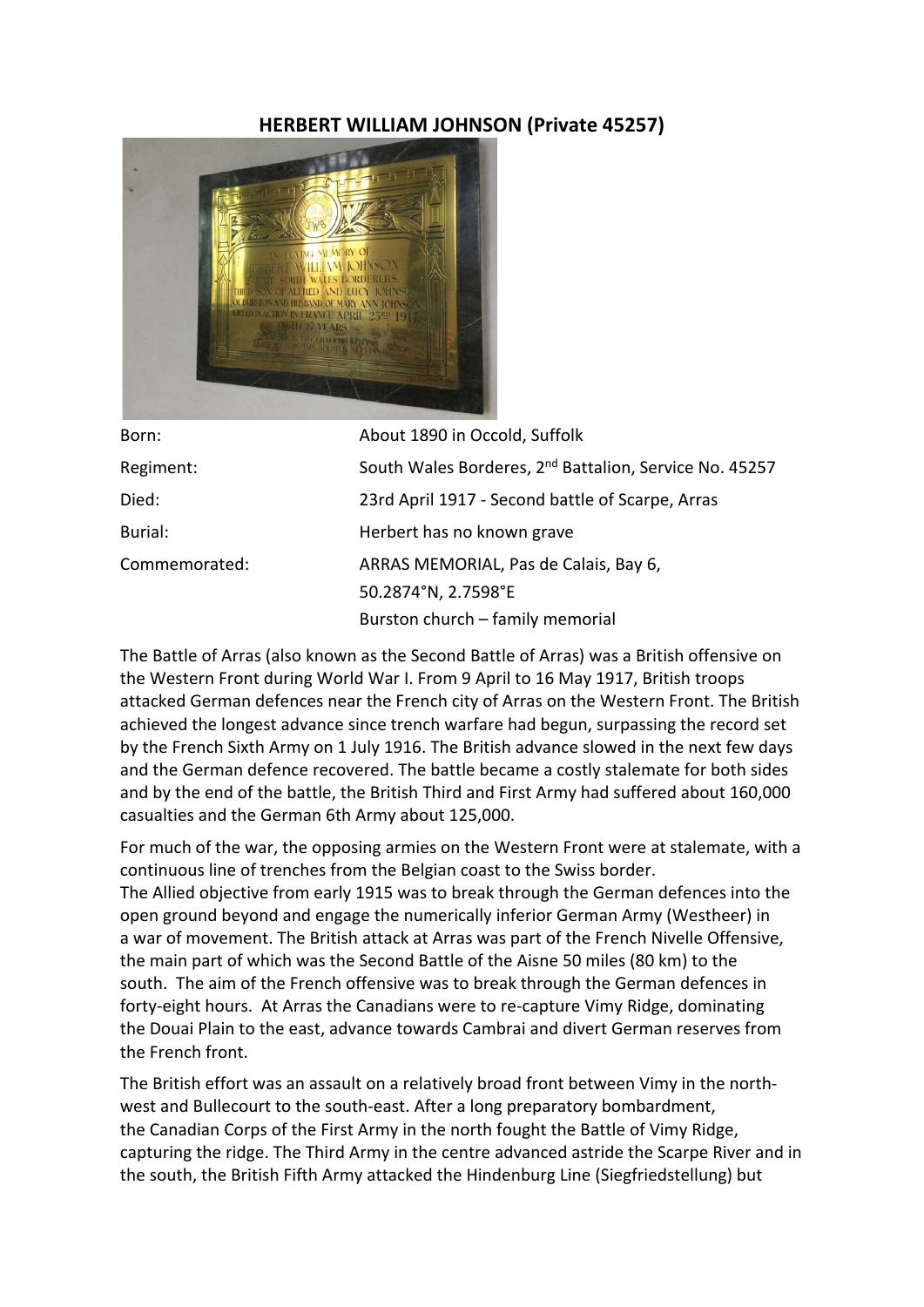made few gains. The British armies then conducted smaller attacks to consolidate the new positions. Although these battles were generally successful in achieving limited aims, they came at considerable cost.

When the battle officially ended on 16 May, the British had made significant advances but had been unable to achieve a breakthrough. New tactics and the equipment to exploit them had been used, showing that the British had absorbed the lessons of the Battle of the Somme and could mount set‐piece attacks against fortified field defences. After the Second Battle of Bullecourt (3–17 May), the Arras sector became a quiet front, that typified most of the war in the west, except for attacks on the Hindenburg Line and around Lens, culminating in the Canadian Battle of Hill 70 (15–25 August).

| Census - 1891 | Living in Benningham Green, Occold, Suffolk, with parents<br>Alfred (farmer and commission agent), mother Lucy,<br>brothers Alfred and John, uncle Herbert and domestic<br>servant Annie Harvey. Herbert was Lucy and Alfred's third<br>son. |
|---------------|----------------------------------------------------------------------------------------------------------------------------------------------------------------------------------------------------------------------------------------------|
| Census - 1901 | Living in Station Road, Burston (exact location unknown)<br>with parents Alfred and Lucy, brothers Thomas and<br>Horace, domestic servant Anne Johnson and employed<br>shepherd James Hawes.                                                 |
| Census – 1911 | Herbert not shown in this census but his family are living in<br>Manor House Farm, Burston.                                                                                                                                                  |
| 1915          | Alfred (brother) lived "near the church"                                                                                                                                                                                                     |
| Probate 1918  | Effects of £101.16s.9d to his widow Mary Ann Johnson of<br>South Harrow, Middlesex.                                                                                                                                                          |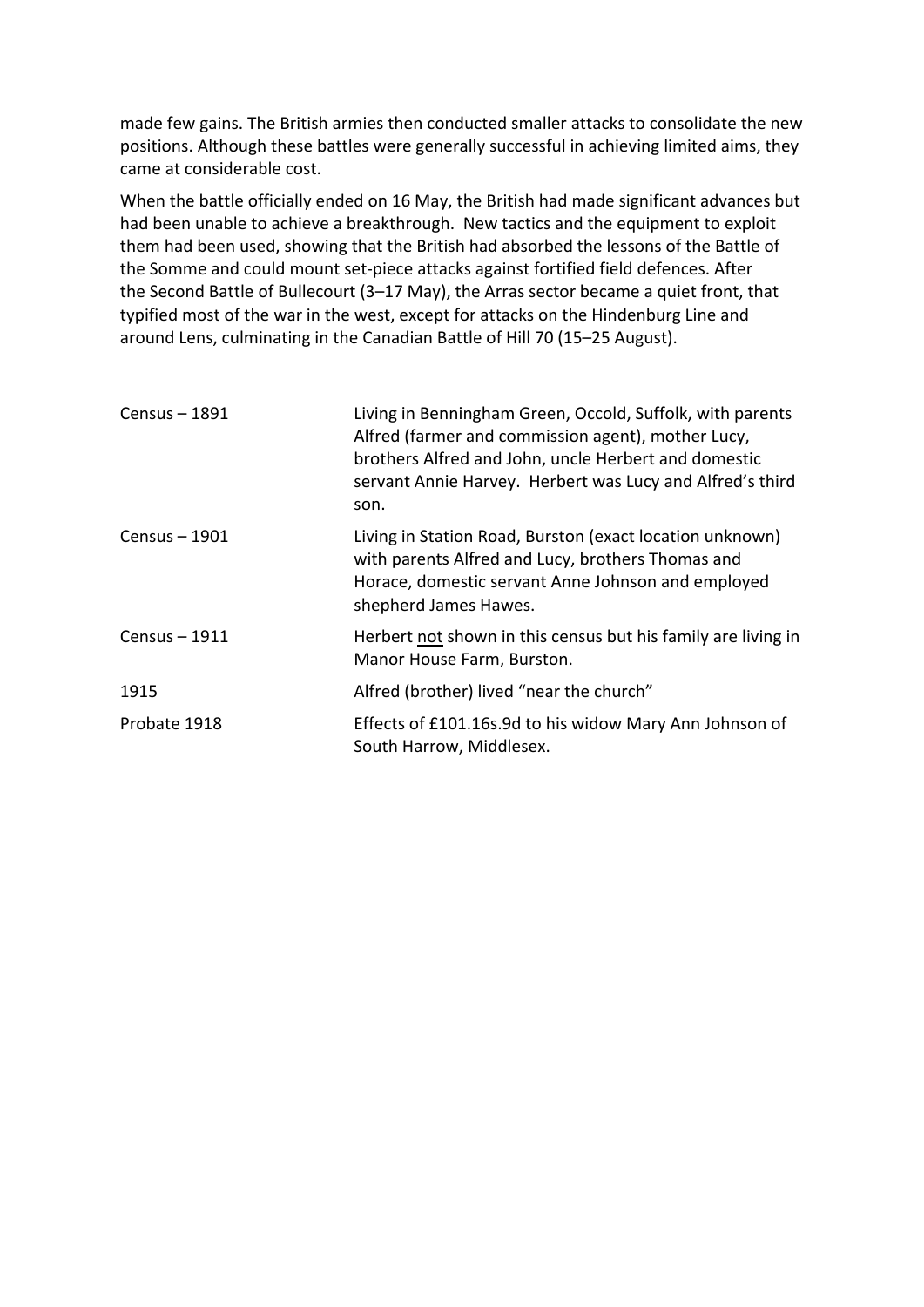# **LEONARD JOHN LESLIE CRANE (Able Seaman R/2585)**

| Born:         | 6 June 1896 in Burston, Norfolk                                                                                                                                                                                                            |
|---------------|--------------------------------------------------------------------------------------------------------------------------------------------------------------------------------------------------------------------------------------------|
| Regiment:     | Cyclist 1484, 2/6 <sup>th</sup> (Cyclist) Battalion, Suffolk Regiment (TA)<br>12 October 1914 - Private 265161, 2/6 <sup>th</sup> (Cyclist) Battalion,<br>Suffolk Regiment                                                                 |
|               | 15 June 1917 – Able Seaman R/2585, 63 <sup>rd</sup> Royal Naval<br>Division                                                                                                                                                                |
|               | 4 July 1917 - British Expeditionary Force                                                                                                                                                                                                  |
|               | 28 August 1917 – Able Seaman R/2585, Hood Battalion, 63rd<br>Royal Naval Division                                                                                                                                                          |
|               | 2/6 <sup>th</sup> (Cyclist) Battalion: formed at Ipswich (Suffolk) in<br>September 1914. Remained in England throughout the war.                                                                                                           |
|               | 63rd Royal Naval Division: The Second Battle of<br>Passchendaele (26 October - 10 November 1917), a phase<br>of the Third Battles of Ypres 1917. The action of Welsh<br>Ridge (30 December 1917), subsequent to the Cambrai<br>operations. |
| Died:         | 15 <sup>th</sup> March 1918, Flesquières Salient, Somme, France                                                                                                                                                                            |
| Burial:       | Leonard has no known grave                                                                                                                                                                                                                 |
| Commemorated: | ARRAS MEMORIAL, Pas de Calais, Bay 1                                                                                                                                                                                                       |
|               | 50.2874°N, 2.7598°E                                                                                                                                                                                                                        |
|               | Tivetshall St Margaret (Norfolk) War Memorial                                                                                                                                                                                              |
|               | Wortham (Suffolk) War Memorial                                                                                                                                                                                                             |
| Census - 1891 | His father, John, a miller's labourer (born in Thorpe Abbots<br>(Norfolk) in c.1861) lived (as a lodger) on Church Green,<br>Burston (Norfolk).                                                                                            |
| 1892          | On 20 November 1892 John Crane married Ruth Pyke (born<br>in Aylesham (Norfolk) in c.1874, but living in the parish of<br>Tibenham (Norfolk)) in Burston (Norfolk).                                                                        |
| 1896          | 6 June 1896 Leonard was born in Burston, Norfolk; he was<br>christened on 13 September in Burston.                                                                                                                                         |
| Census - 1901 | Lived in Mill Cottage, Wortham (Suffolk) with his father<br>(John, a General Miller), Mother (Ruth) and brothers (Alfred,<br>Simeon & Willie).                                                                                             |
| Census - 1911 | Lived in Mill House, Wortham Ling (Suffolk) with his father<br>(John, a Miller's Labourer), Mother (Ruth), brothers (Alfred,<br>Willie & Rosalind) and sisters (Eunice, Ruth & Erys). Leonard<br>was a mat maker.                          |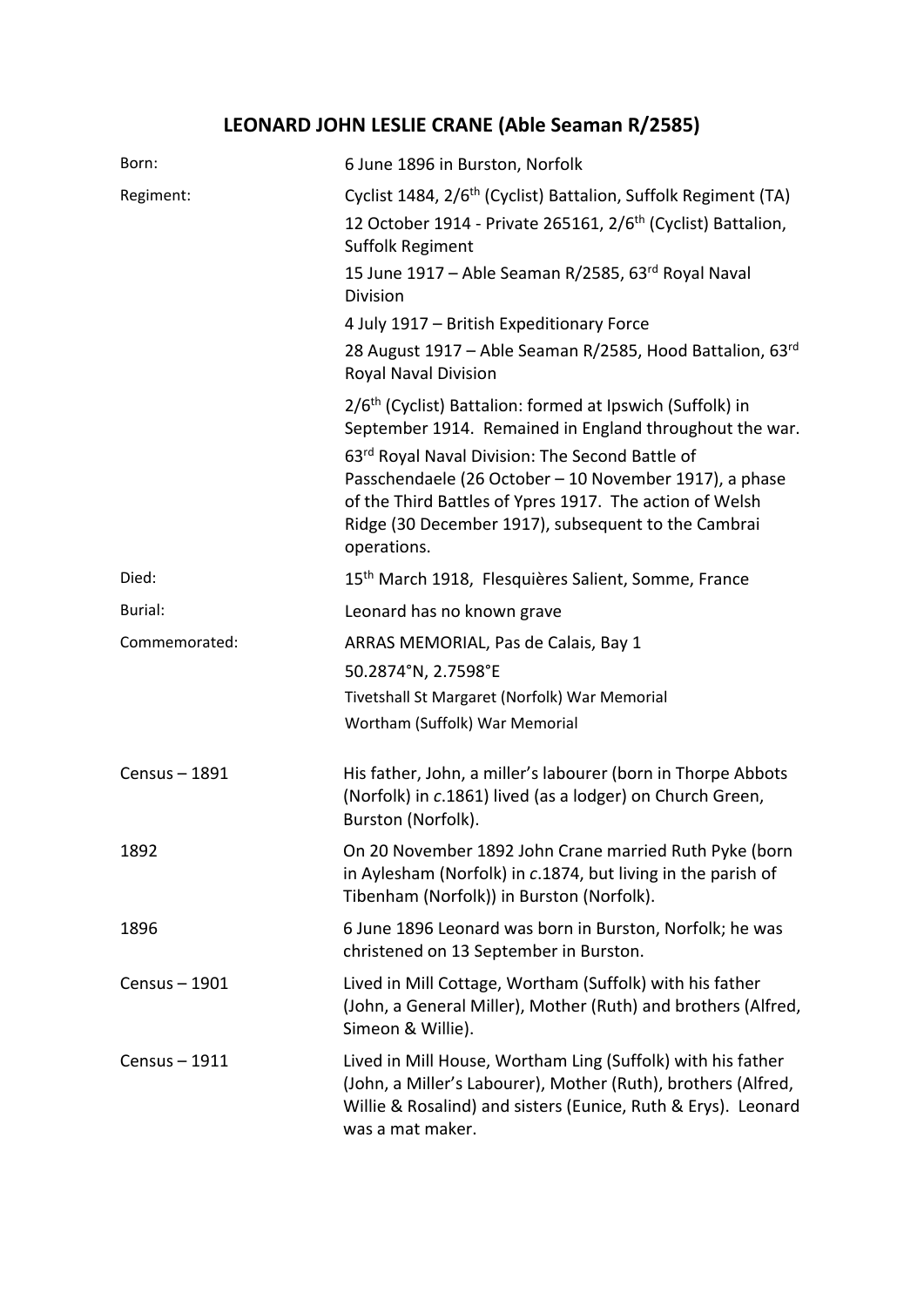1914 Lived in Wortham (Suffolk). Leonard was a mat maker. Leonard's next of kin was his mother; in November 1914 she lived in Green Lane, Tivetshall St Margaret (Norfolk).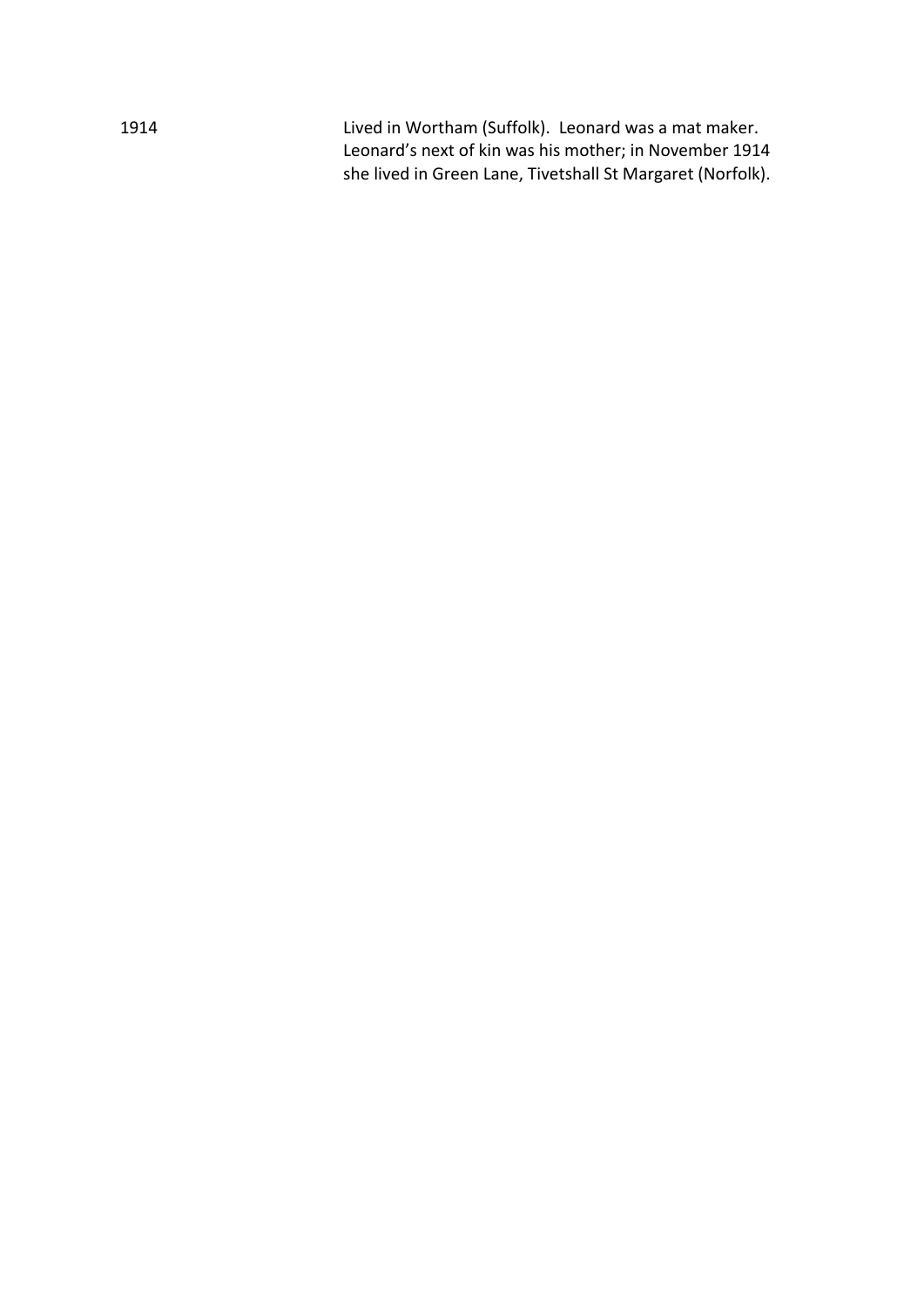## **GURNEY ROLAND SANDY (Private 33010)**

| Born:         | About 1895 in Burston, Norfolk                                                                                                   |
|---------------|----------------------------------------------------------------------------------------------------------------------------------|
| Regiment:     | Lincolnshire Regiment 8 <sup>th</sup> Battalion, Service No. 33010                                                               |
| Enlisted:     | Lowestoft                                                                                                                        |
| Died:         | 10 <sup>th</sup> September 1918                                                                                                  |
|               | 100 Days Offensive (Canal du Nord, Havrincourt, France)                                                                          |
| Burial:       | Gurney has no known grave.                                                                                                       |
| Commemorated: | VIS-en-ARTOIS memorial (Panel 4) Pas-de-Calais, France<br>(50.2463°N, 2.9631°E)<br>St Margaret's Church (Lowestoft) war memorial |

The 8<sup>th</sup> Lincolnshire (in brigade) left Beugny on the 4<sup>th</sup>, and on the 5<sup>th</sup> reached the northwestern edge of Havrincourt Wood, where they occupied old trenches. Their brigade (the 63rd) then held the right sub-sector of the  $37<sup>th</sup>$  Divisional front. The following afternoon patrols reached the western edge of the wood, and on the  $7<sup>th</sup>$  the line was pushed forward into the wood to Clayton Cross along Hubert Avenue to Cheetham Switch. The enemy's machine-guns were busy, but his artillery was almost inactive. What shell-fire there was, however, was unpleasant, for the enemy was using gas and the Lincolnshire had seven casualties. The 8<sup>th</sup> saw one company of the battalion in Cheetham Switch, two other ranks being killed and four wounded during the day. On the 9<sup>th</sup> a post west of the Canal du Nord was established, and C Company moved to Yorkshire Bank : one other rank killed, five wounded and nine gassed were the casualties on that date. On the  $10<sup>th</sup>$  three prisoners were captured, but heavy shell‐fire was responsible for the loss of one officer (2<sup>nd</sup> Lieutenant G. Jones) and five other ranks killed, nine wounded and three gassed.

The next day, the 11<sup>th</sup>, the 63<sup>rd</sup> Brigade was relieved and the 8t Lincolnshire moved back to a camp west of Lebucquiere.

THE HISTORY of the LINCOLNSHIRE REGIMENT 1914‐1918 Edited by MAJOR‐GENERAL C. R. SIMPSON, C.B.

archive.org/stream/TheHistoryOfTheLincolnshireRegiment191...

| Census - 1911        | Living in Little Green, Thrandeston with father Herbert<br>Bond Sandy, mother Bertha (nee Nunn), brother Arthur,<br>sisters Ethel and Gertrude, employed labourer John Ling<br>and housekeeper Elizabeth Tye. |
|----------------------|---------------------------------------------------------------------------------------------------------------------------------------------------------------------------------------------------------------|
| Subsequent residence | At the time of Gurney's death his parent were living in<br>Rose Villa, Burston                                                                                                                                |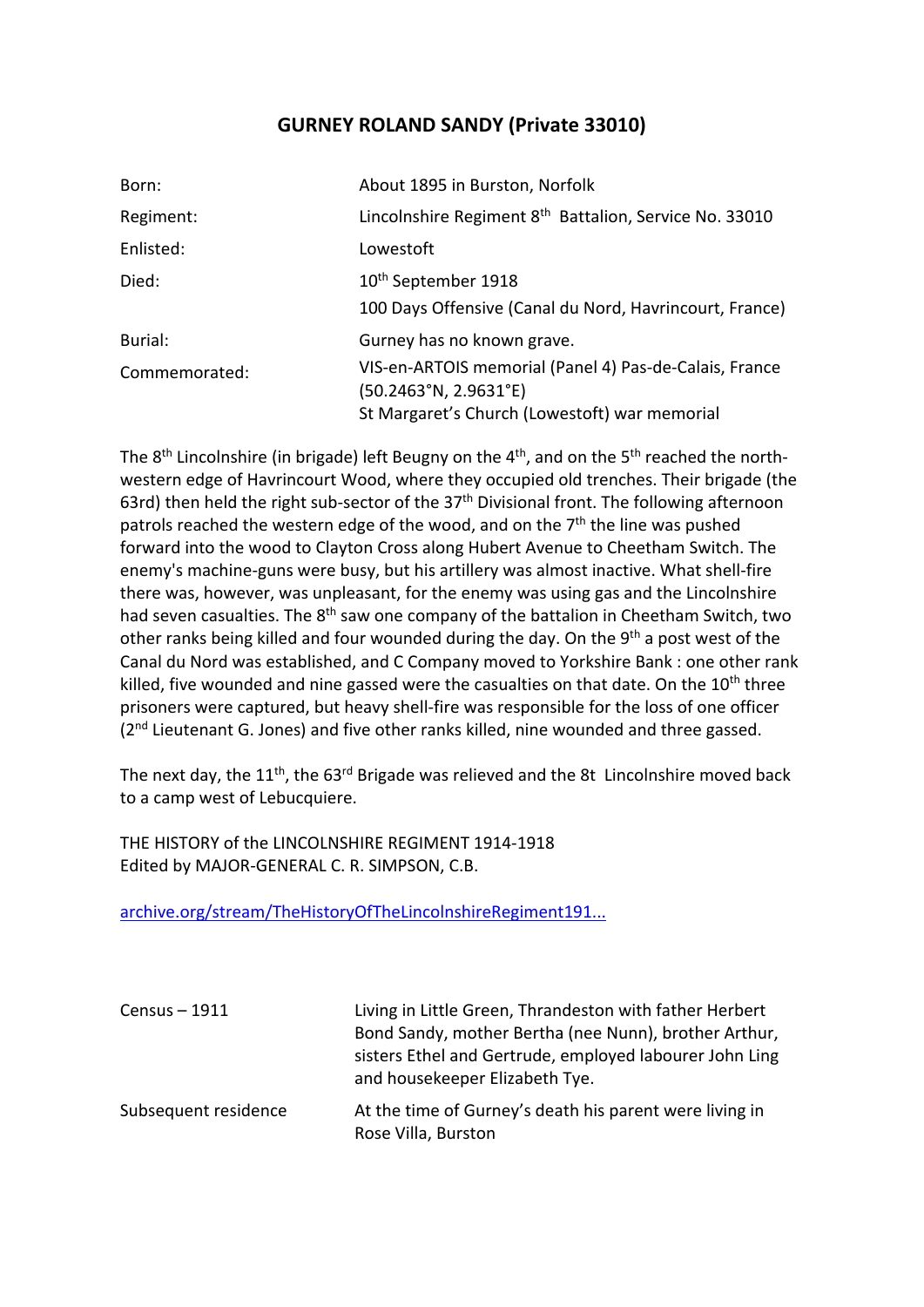# **GEORGE WILLIAM DURBRIDGE (Corporal 16721)**



| Born:         | About 1898 in Diss, Norfolk.                                                                                                                                    |
|---------------|-----------------------------------------------------------------------------------------------------------------------------------------------------------------|
| Regiment:     | Machine Gun Corps, 12 <sup>th</sup> Battalion, Service No. 16721                                                                                                |
| Died:         | 15 <sup>th</sup> December 1918, Etapes, France                                                                                                                  |
| Burial:       | ETAPLES MILITARY CEMETERY, Pas de Calais, Grave XLVII.<br>E.4<br>50.5353°N 1.6225°E                                                                             |
| Census - 1901 | Living in Back Heywood with father George, mother Harriet<br>(nee Fulcher), brothers Harry and Hector and sister Ethel.                                         |
| Census - 1911 | Living in Burston (exact location unknown) with parents<br>George and Harriet, brothers Harry, Hector, Frederick,<br>Frank and sisters Ethel, Honor and Sabina. |
|               | Occupation: apprentice butcher                                                                                                                                  |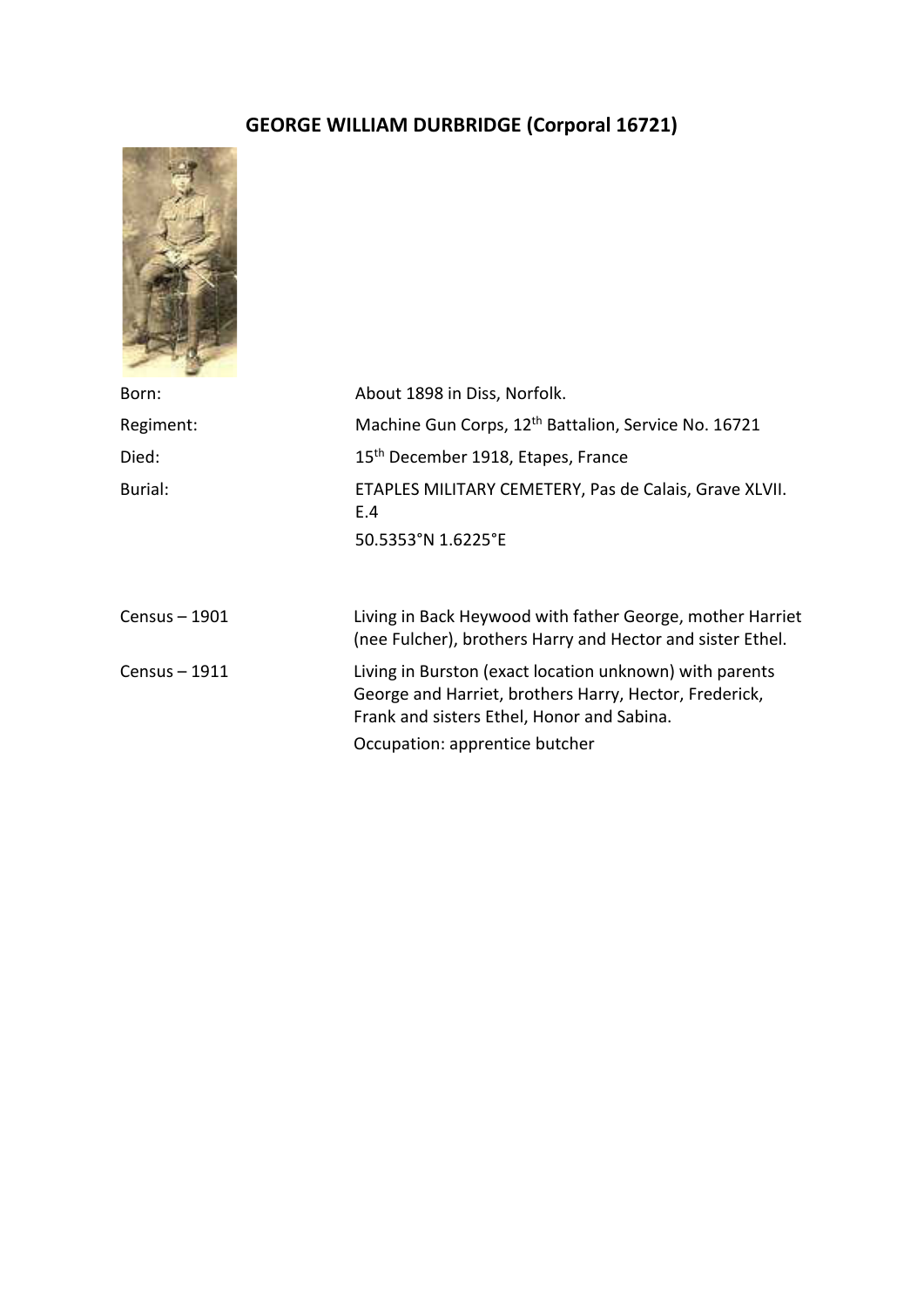## **Chapter 2: The Thirty who returned**

**RICHARD BLOOMFIELD DAVID H. CATTERMOLE, Driver 276131, Army Service Corps. SYDNEY J. COLE GEORGE COX GEORGE W. DURBIDGE ARTHUR J. C. ELAND HERMAN J. FORD STANLEY FORD GEORGE W. GARNHAM LEONARD H. GOTTS GEORGE I. HEARNE CHARLES HOLLIDAY EDGAR HUGGINS ROBERT H. JOHNSON CECIL J. LING ALBERT E. LEEDER CHARLES ROBERT MOORE – 2nd Battalion, Norfolk Regiment GORDON S. POTTER ALFRED RUST FREDERICK RUST ARCHIE SANDY HENRY J. SANDY WILLIAM SOLOMON SANDY, Sapper 62406, Royal Engineers ARTHUR SHAW VICTOR SITCH WILLIAM J. STURMAN BERTIE W. WILBY CECIL J. WILBY ROBERT E. WILBY WALTER T. WHEELER**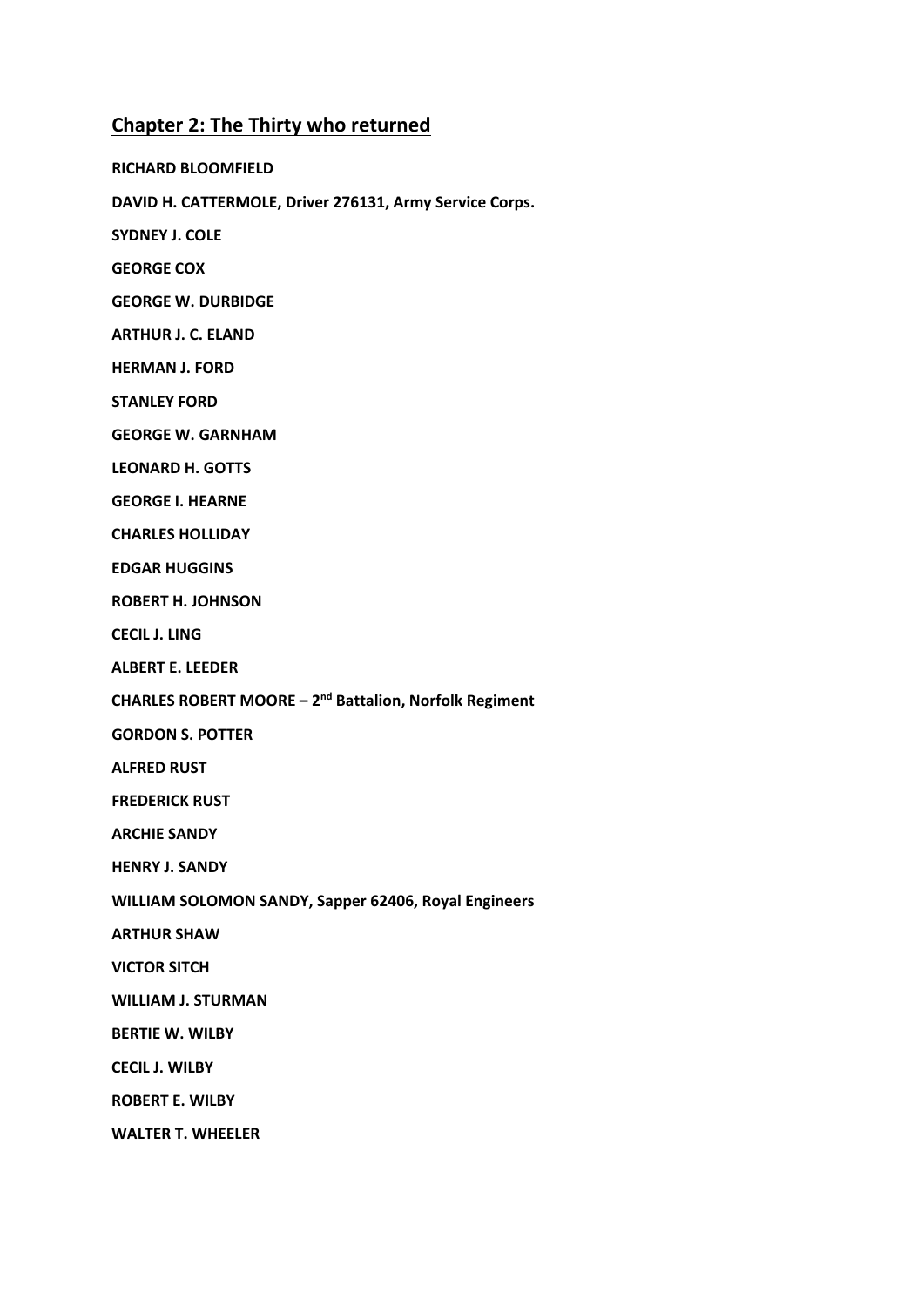## **RICHARD "DICK" BLOOMFIELD**

| Born:         | 19 November 1885                                                                        |
|---------------|-----------------------------------------------------------------------------------------|
| Regiment:     |                                                                                         |
| Died:         |                                                                                         |
| Burial:       |                                                                                         |
| Commemorated: |                                                                                         |
|               |                                                                                         |
|               |                                                                                         |
| Census - 1901 |                                                                                         |
| Census - 1911 | Lived in Back Lane with wife (Alice) and son (Cecil). Dick was a<br>horseman on a farm. |
| 1915          |                                                                                         |
| 1939          | Living in a council house with wife (Alice) and two children<br>(Frank & Alice).        |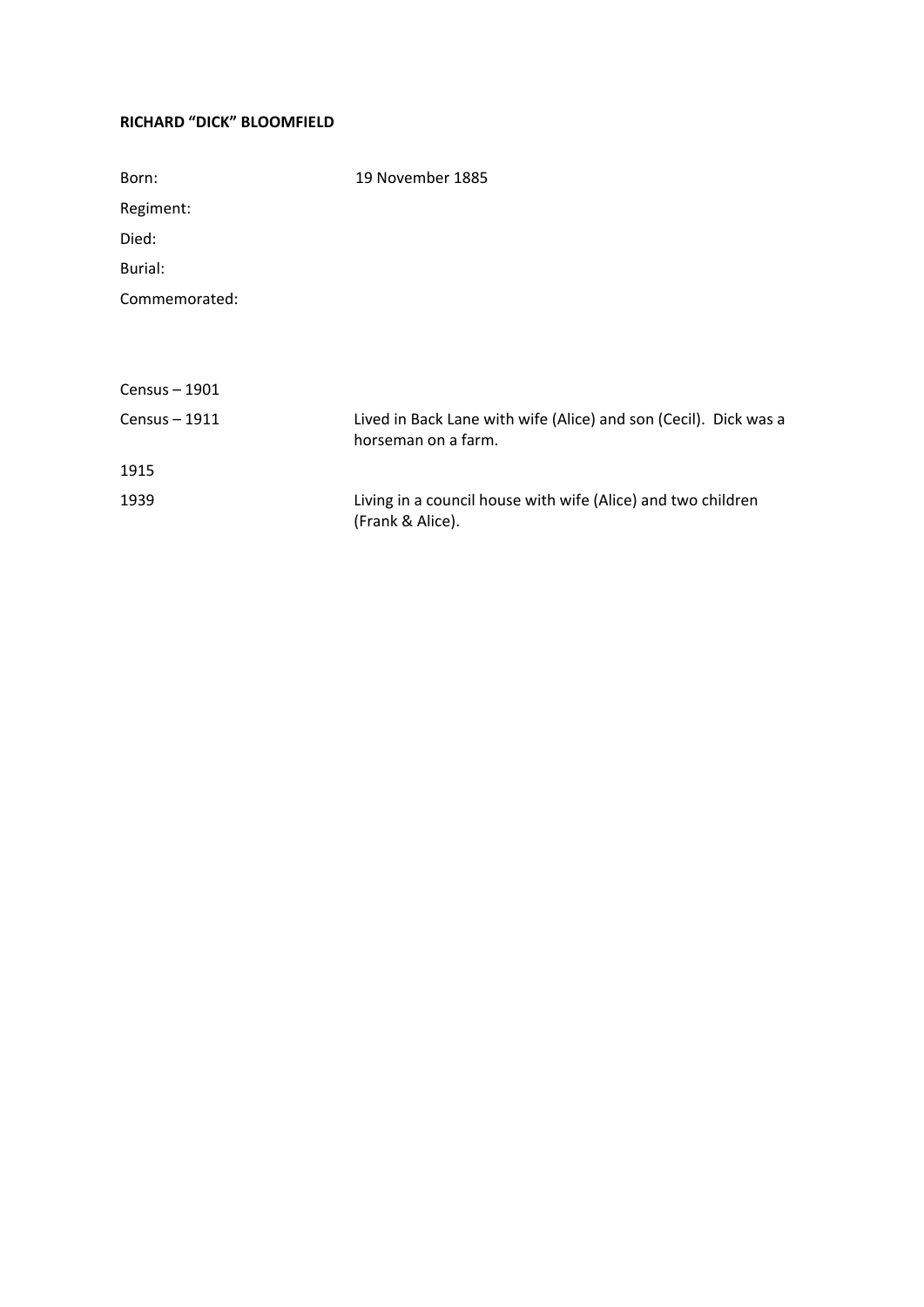## **DAVID H. CATTERMOLE**

| Born:                      | 6 January 1880                            |
|----------------------------|-------------------------------------------|
| Regiment:                  | 276131 Driver, Army Service Corps         |
| Died:                      |                                           |
| Burial:                    |                                           |
| Commemorated:              |                                           |
| Wood turner. Burston Crown |                                           |
|                            |                                           |
| Census - 1901              |                                           |
| Census - 1911              |                                           |
| 1915                       |                                           |
| 10 July 1917               | Discharged as medically unfit (Emphysema) |
| 1939                       | Wood machinist living with wife (Lillian) |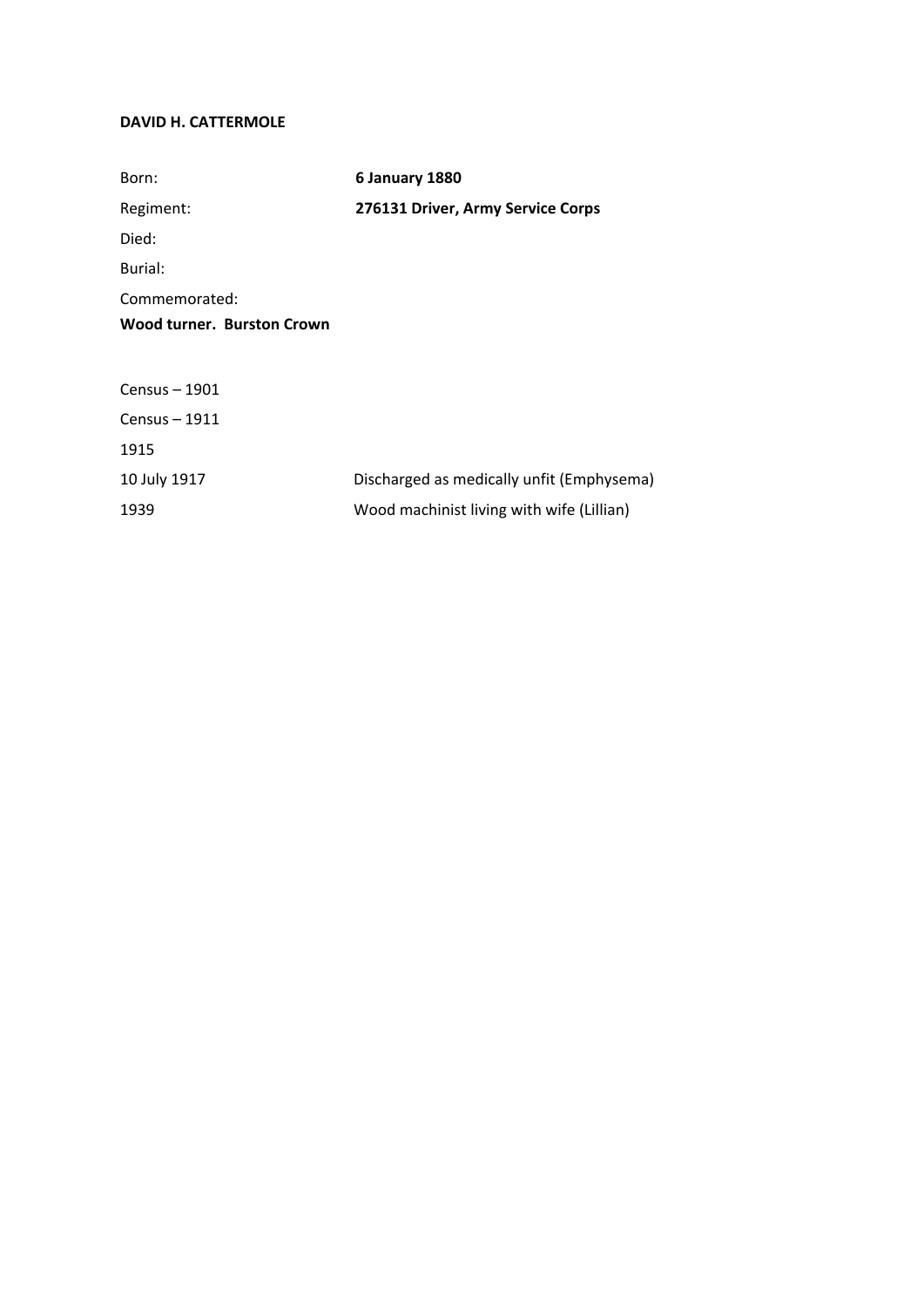#### **SYDNEY JOHN COLE**



| Born:         | 24 August 1897 – Burston, Norfolk                                                                                                      |
|---------------|----------------------------------------------------------------------------------------------------------------------------------------|
| Regiment:     | Bedfordshire Regiment, Private 40672. Served 1 June 1917 to<br>6 May 1919                                                              |
| Died:         | 27 October 1968 – Winfarthing, Norfolk                                                                                                 |
| Buried:       | St Mary, Winfarthing, Norfolk                                                                                                          |
|               |                                                                                                                                        |
| Census - 1901 | Lived at Hospital Farm, Burston with parents (Frederick & Lillian)<br>and sister (Isabel).                                             |
| Census - 1911 | Lived at Manor Farm, Burston with his parents (Frederick &<br>Lillian) and sisters (Isabel, Harriett & Gertrude).                      |
| 1939          | Lived at The Lodge (Winfarthing, Norfolk) with wife (Hilda) and<br>son (Geoffrey). Sydney was a farmer and served as an ARP<br>Warden. |

On the death of his father in 1926 Sydney assumed responsibility for the running of the estates built by his father and grandfather including farms at Heywood Hall and Winfarthing Lodge. He was one of the leading breeders of horses (Percherons). He was a member of the British Percheron Horse Society (judge) and a member of the Royal Norfolk Agricultural Association. He was joint Master of Norwich Staghounds, president of the Tibenham and District branch of the British Legion and president of the Winfarthing Division of the St John Ambulance Brigade; he was a keen supported of bowls and had his own private green. He served on the Bench of Diss magistrates for several years and later became a JP. He was chairman of Diss branch of the National Farmers' Union and was, for a time, a member of Depwade RDC. When he died he left a wife and seven children. [Reference: Obituary in the Easten Daily Press, 29 October 1968]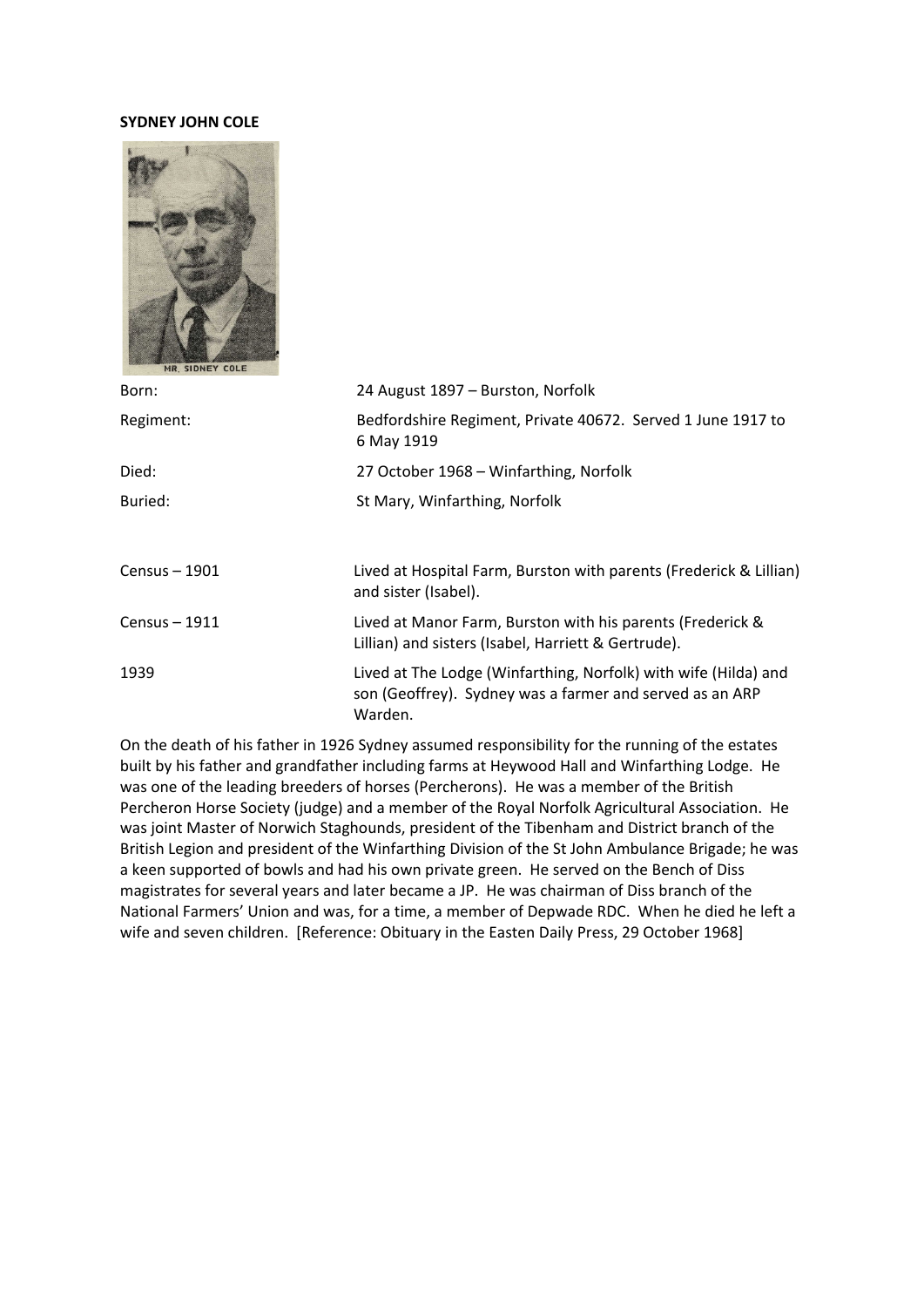## **GEORGE COX**

Born:

Regiment:

Died:

Burial:

Commemorated: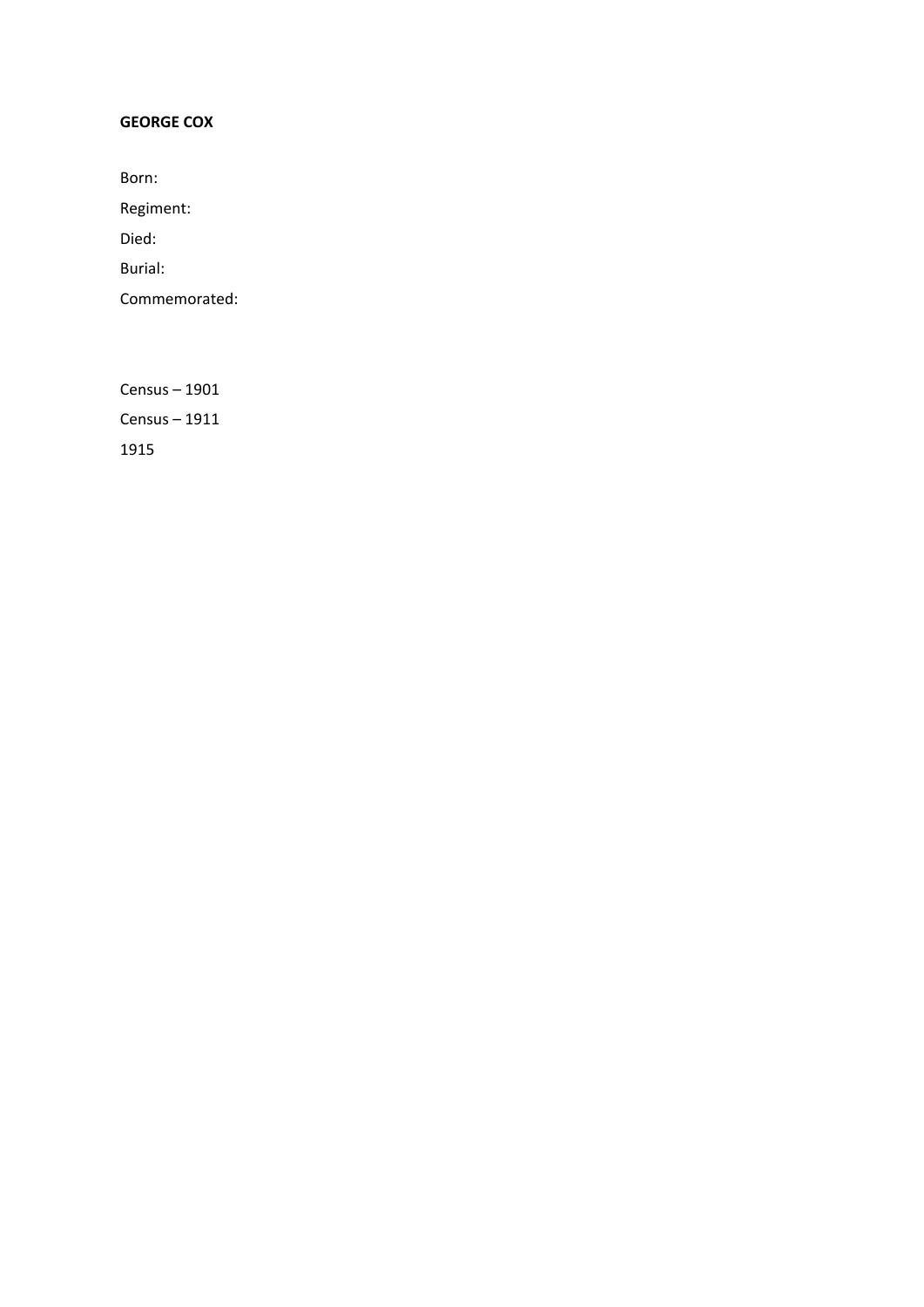#### **GEORGE W. DURBIDGE**

Born: Regiment: Died: Burial: Commemorated: Census – 1901 Census – 1911 Lived at the Edinburgh Laundry with wife (Harriet), daughters (Ethel, Honor & Sabina) and sons (Henry, George W (one of the nine who died), Hector, Frederick & Frank). George (Snr) was a general dealer.

1915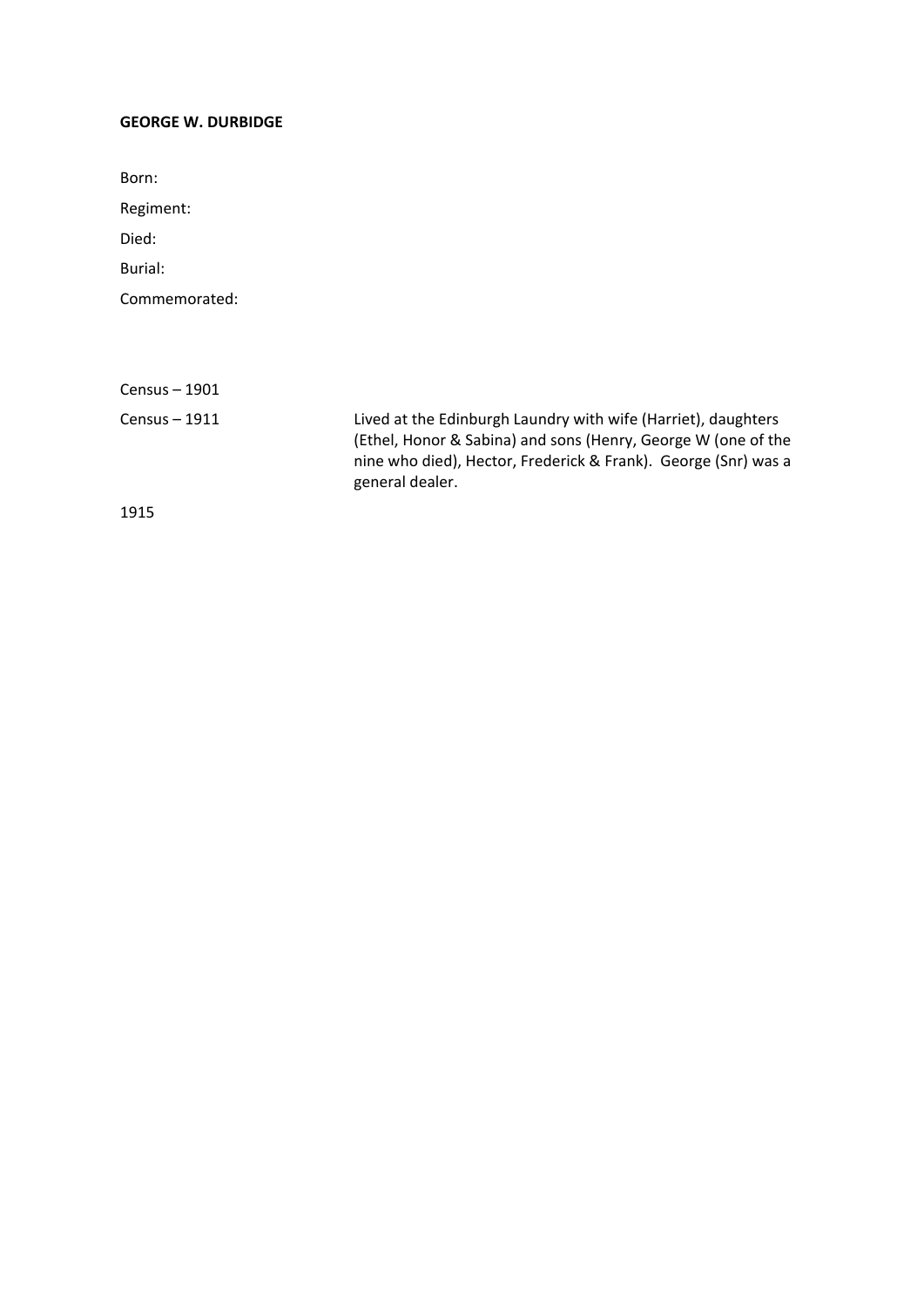## **ARTHUR J. C. ELAND**

Born:

Regiment:

Died:

Burial:

Commemorated: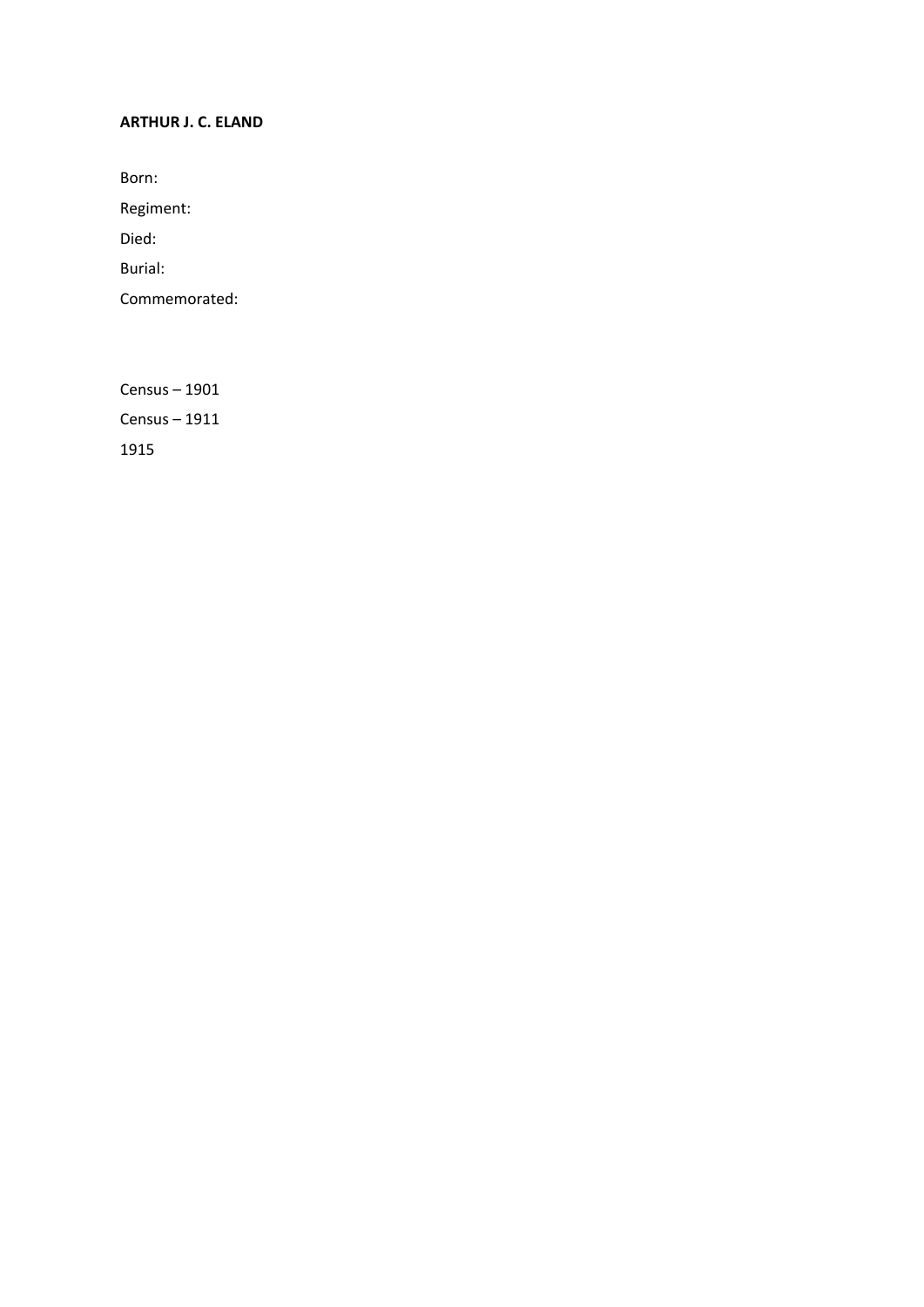## **HERMAN J. (JOSEPH) FORD**

| Born:         | 29 June 1894 (Westhorpe, Suffolk)                                                                                                                                                                                                                                                                                                                            |
|---------------|--------------------------------------------------------------------------------------------------------------------------------------------------------------------------------------------------------------------------------------------------------------------------------------------------------------------------------------------------------------|
| Regiment:     | Private 16514. 1/4 <sup>th</sup> Battalion, Norfolk Regiment. Enlisted<br>16 November 1914.                                                                                                                                                                                                                                                                  |
| Served:       | Home: 16 November 1914 to 17 May 1915                                                                                                                                                                                                                                                                                                                        |
|               | BEF: 18 May 1915 to 10 October 1915                                                                                                                                                                                                                                                                                                                          |
|               | Home: 11 October 1915 to 22 March 1916                                                                                                                                                                                                                                                                                                                       |
|               | BEF: 23 March 1916 to 22 April 1916                                                                                                                                                                                                                                                                                                                          |
|               | Home: 23 April 1916 to 17 August 1917. He was in The King<br>George Hospital, London from 23 April to 16 June 1916 with<br>Rheumatism)                                                                                                                                                                                                                       |
|               | He embarked Southampton on 17 August 1917 and arrived in<br>Alexandria, Egypt on 6 September. He was "in the field" 17 days<br>later. He was wounded (gunshot wound to the chest) on<br>15 December; he was returned to Alexandria four days later and<br>returned to "the field" on 9 March 1918. He left for the UK on<br>18 June 1919 arriving on 2 July. |
|               | Home: 2 July 1919 to 1 August 1919                                                                                                                                                                                                                                                                                                                           |
| Died:         | December 1973, Greenwich, Greater London                                                                                                                                                                                                                                                                                                                     |
| Census - 1901 | Herman lived in Westhorpe, Suffolk with his parents (Joseph &<br>Caroline), Grandfather (Joseph) and sisters (Jessie & Hilda)                                                                                                                                                                                                                                |
| 1914          | Herman lived in Gissing Road, Burston and worked as a farm<br>labourer.                                                                                                                                                                                                                                                                                      |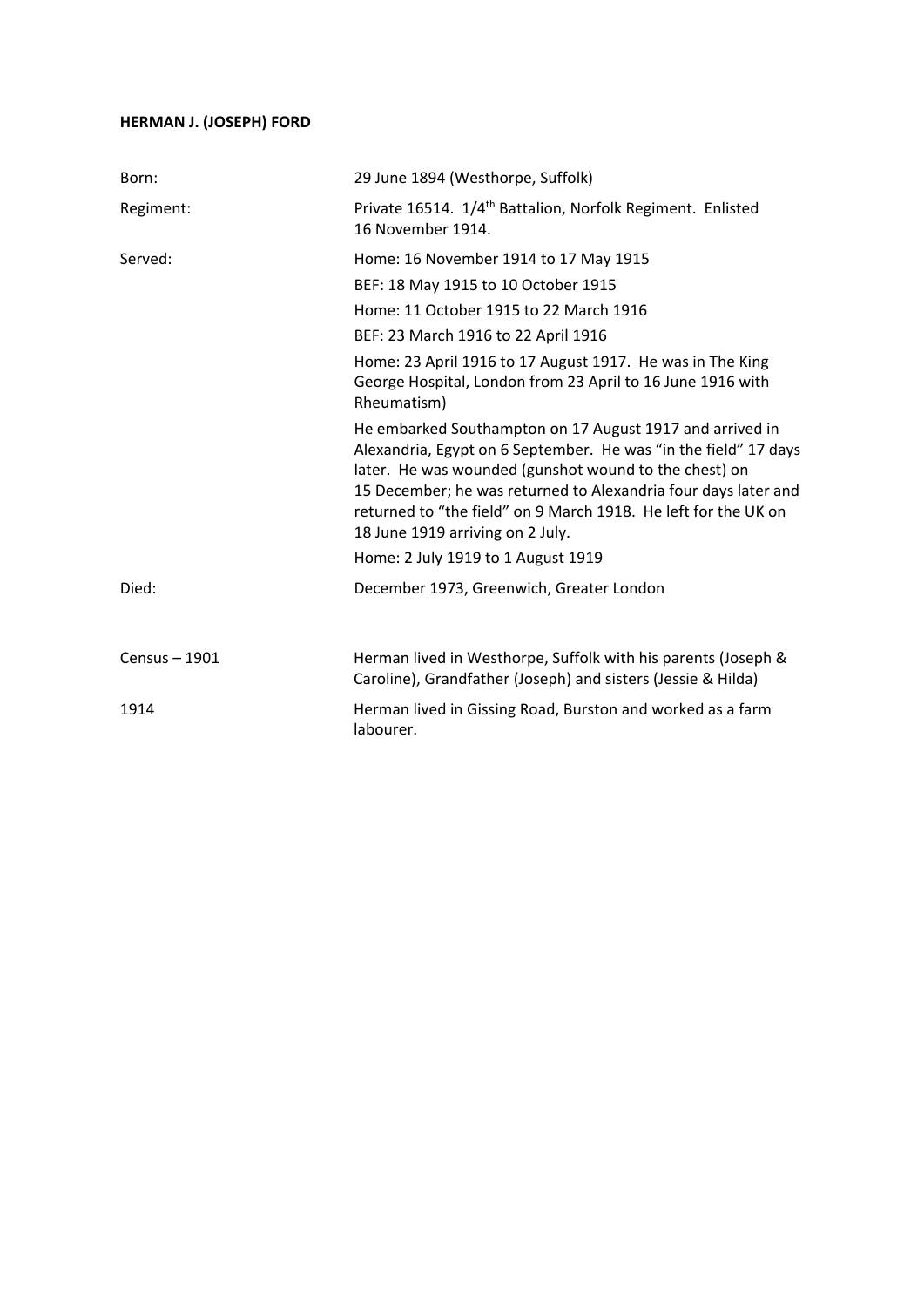## **(ARTHUR) STANLEY FORD**

| Born:          | 1891 Burston, Norfolk                                                                                       |
|----------------|-------------------------------------------------------------------------------------------------------------|
| Regiment:      |                                                                                                             |
| Died:          |                                                                                                             |
| Burial:        |                                                                                                             |
| Commemorated:  |                                                                                                             |
|                |                                                                                                             |
|                |                                                                                                             |
| Census $-1891$ | Stanley lived in Church Green, Burston with parents (Arthur &<br>Rachel) and sisters (Elsie & Olive).       |
| Census - 1901  | Stanley lived on Diss Road, Burston with parents (Arthur &<br>Rachel) and sisters (Elsie, Olive & Blanche). |
| Census $-1911$ | Stanley lived in Shimpling, Norfolk with sisters (Olive and<br>Blanche) and worked as a farm bailiff.       |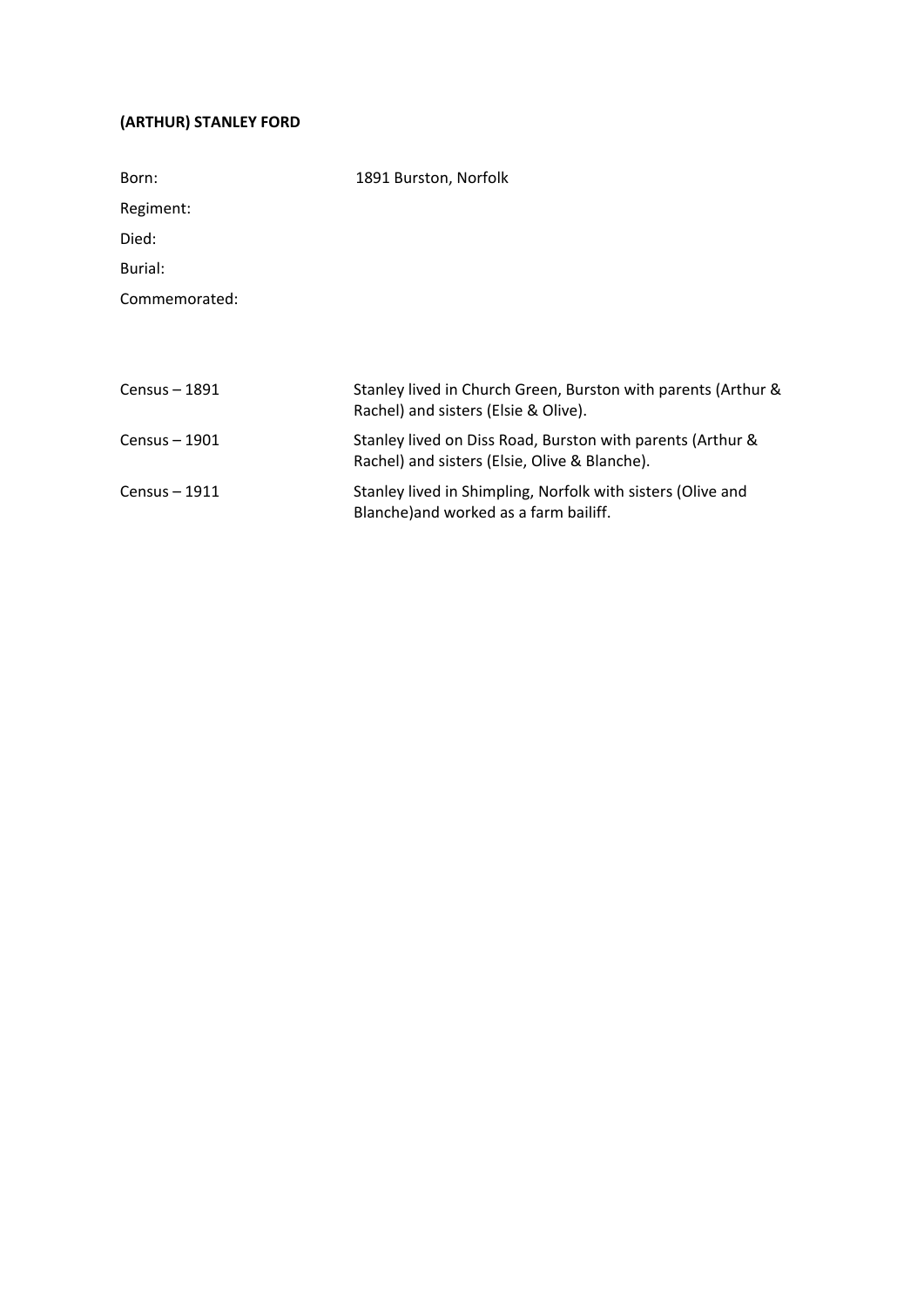#### **GEORGE W. GARNHAM**

| Born:          | 30 December 1881                                                                            |
|----------------|---------------------------------------------------------------------------------------------|
| Regiment:      |                                                                                             |
| Died:          |                                                                                             |
| Burial:        |                                                                                             |
| Commemorated:  |                                                                                             |
|                |                                                                                             |
|                |                                                                                             |
| Census $-1901$ |                                                                                             |
| Census $-1911$ | Lived in Market Lane with parents (Henry & Sarah-Anne).<br>George worked as a farm labourer |
| 1915           |                                                                                             |
| 1939           | Lived in Pug Street (Shimpling); worked as farm labourer                                    |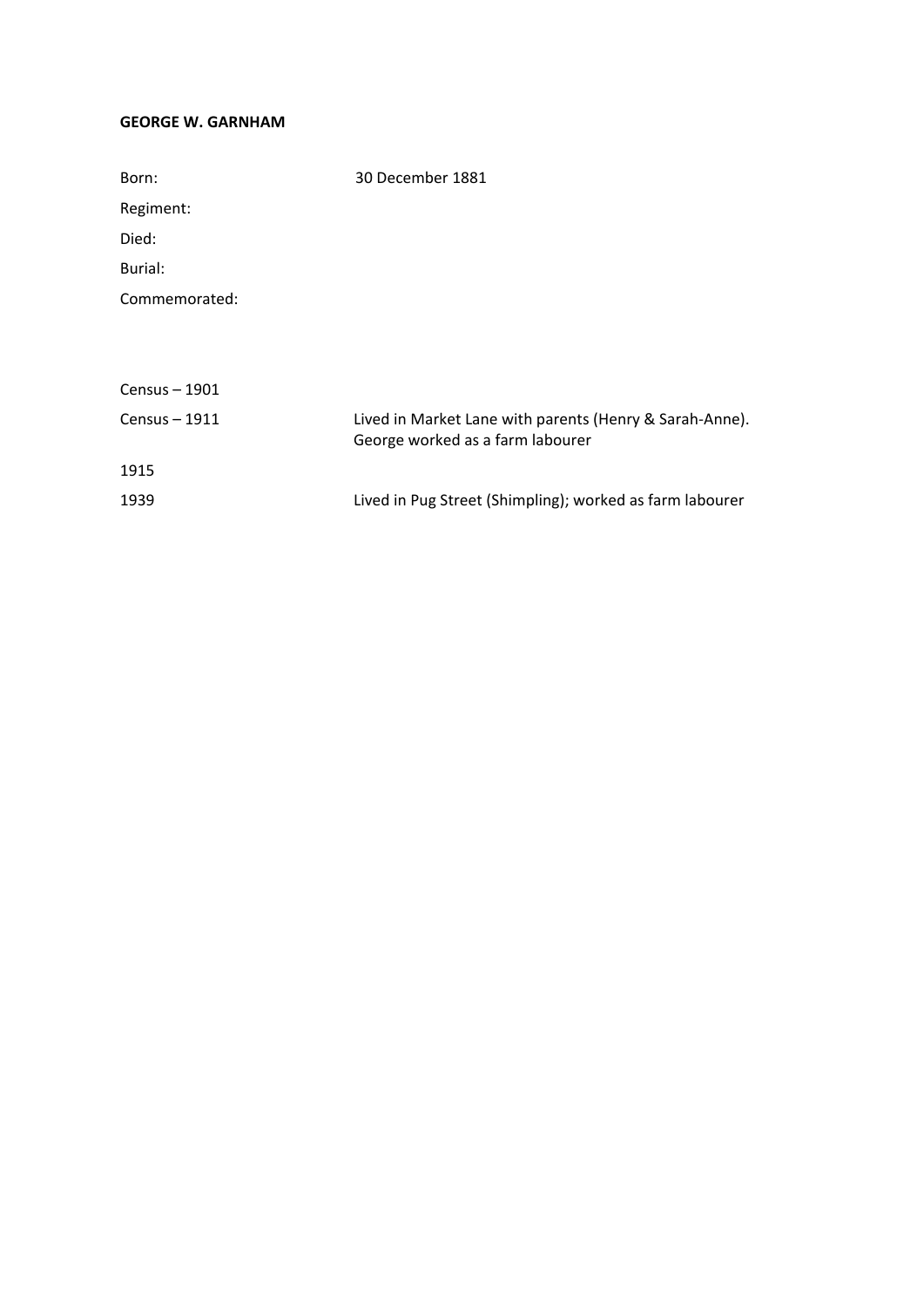## **Sapper LEONARD H (HENRY) GOTTS**

|           | 217806 WR/262125                                                  |                                                                   |
|-----------|-------------------------------------------------------------------|-------------------------------------------------------------------|
| Born:     |                                                                   | June 1897 in Sutton, Smallburgh RD, Norfolk, England              |
| Regiment: | Royal Engineers, Railway Operating Division                       |                                                                   |
| Died:     | <b>DEATH</b>                                                      | 21 May 1967                                                       |
|           | <b>BURIAL</b>                                                     | <b>All Saints Churchyard</b>                                      |
|           |                                                                   | Dickleburgh and Rushall, South Norfolk District, Norfolk, England |
|           | UK: 18 December 1916 - 5 February 1917<br>France: 6 February 1917 |                                                                   |
|           |                                                                   |                                                                   |

Wounded: 4 November 1917 (remained on duty) & 14 January 1918 (gas)

| Census - 1901  | Leonard lived with parents (Henry and Anna) in Loddon, Norfolk                                           |
|----------------|----------------------------------------------------------------------------------------------------------|
| Census $-1911$ | Leonard lived with parents (Henry and Anna), sister (Rhoda) and<br>brother (Reginald) in Loddon, Norfolk |
| 1915           | Leonard was living in Burston and working as a goods porter<br>working for Great Eastern Railway         |
| 1916           | Married Dorothy Randle on 20 May 1916                                                                    |
| 1921           | Dorothy died (December)                                                                                  |
| 1922           | Married Ellen Taylor (September)                                                                         |
| 1939           | Lived in Station House with wife (Ellen). Leonard was the<br>railway porter and signalman.               |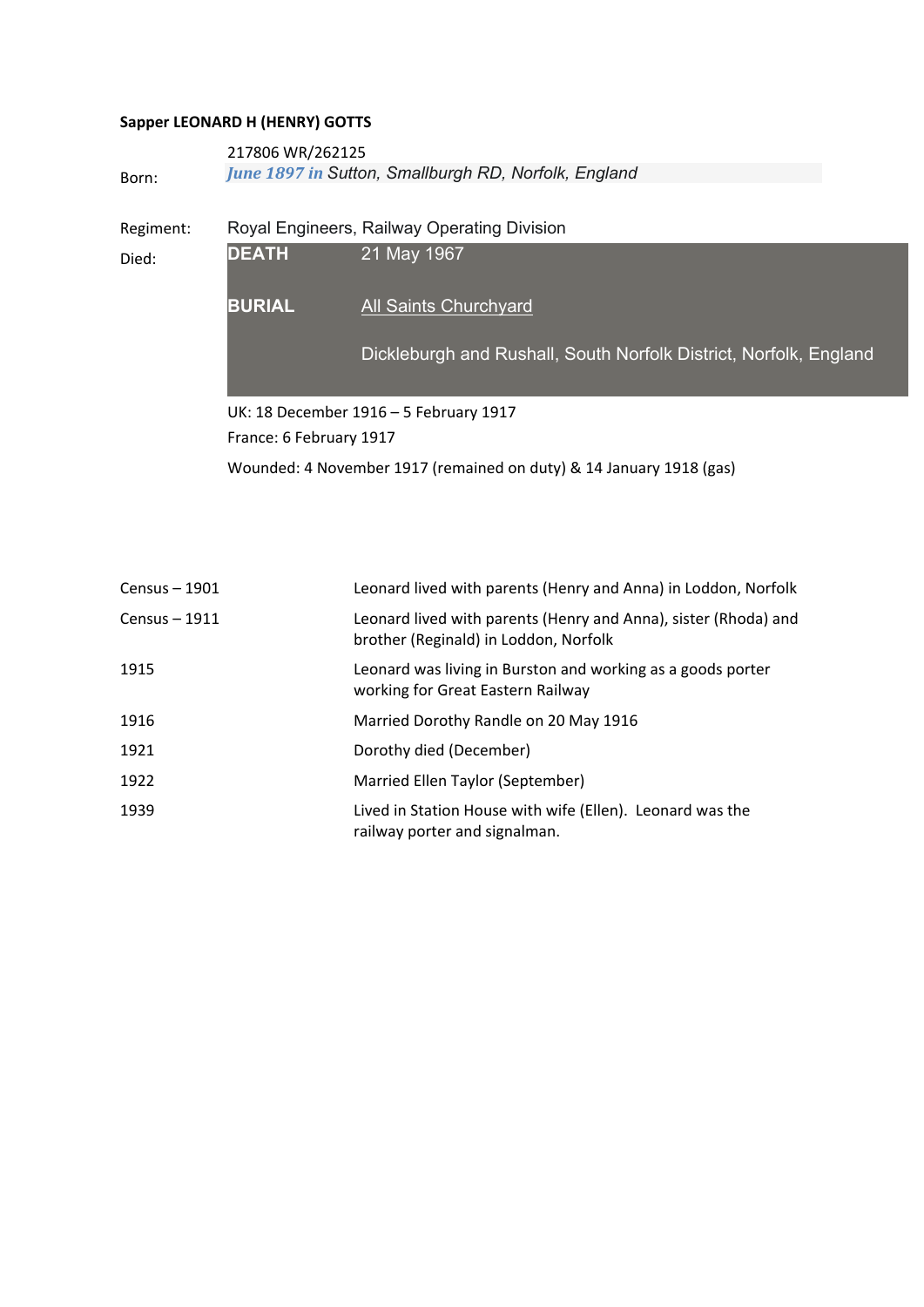## **Private GEORGE I. HEARNE (George Lewis Hearne) M/340851**

| Born:           | 1882 (Bury St Edmunds, Suffolk)                                                                                   |
|-----------------|-------------------------------------------------------------------------------------------------------------------|
| Regiment:       | Royal Army Service Corps                                                                                          |
| Died:           | 10 March 1962 - Nottingham                                                                                        |
| Burial:         |                                                                                                                   |
| Commemorated:   |                                                                                                                   |
|                 |                                                                                                                   |
|                 |                                                                                                                   |
| Census - 1891   | George lived in Bury St Edmunds with parents (Lewis & Emma),<br>sister (Annie) and brothers (Frederick & Walter). |
| Census - 1901   | George lived in Bury St Edmunds with parents (Lewis & Emma)<br>and brother (Walter).                              |
| $Census - 1911$ | George lived in Burston with his wife (Rodha) and daughter<br>(Gracis) working as a cycle agent.                  |
| 1915            |                                                                                                                   |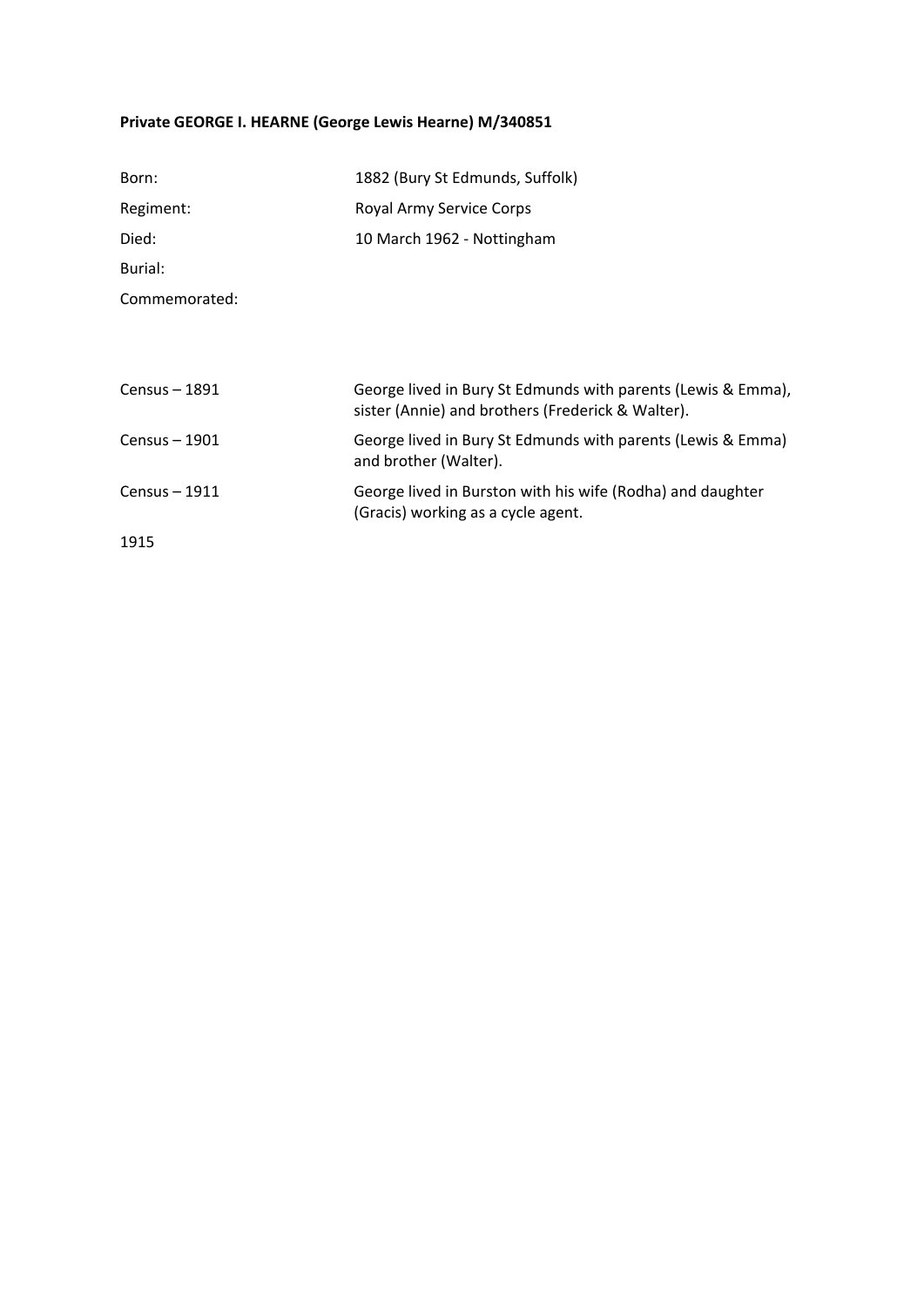#### **CHARLES HOLLIDAY**

Born:

Regiment:

Died:

Burial:

Commemorated: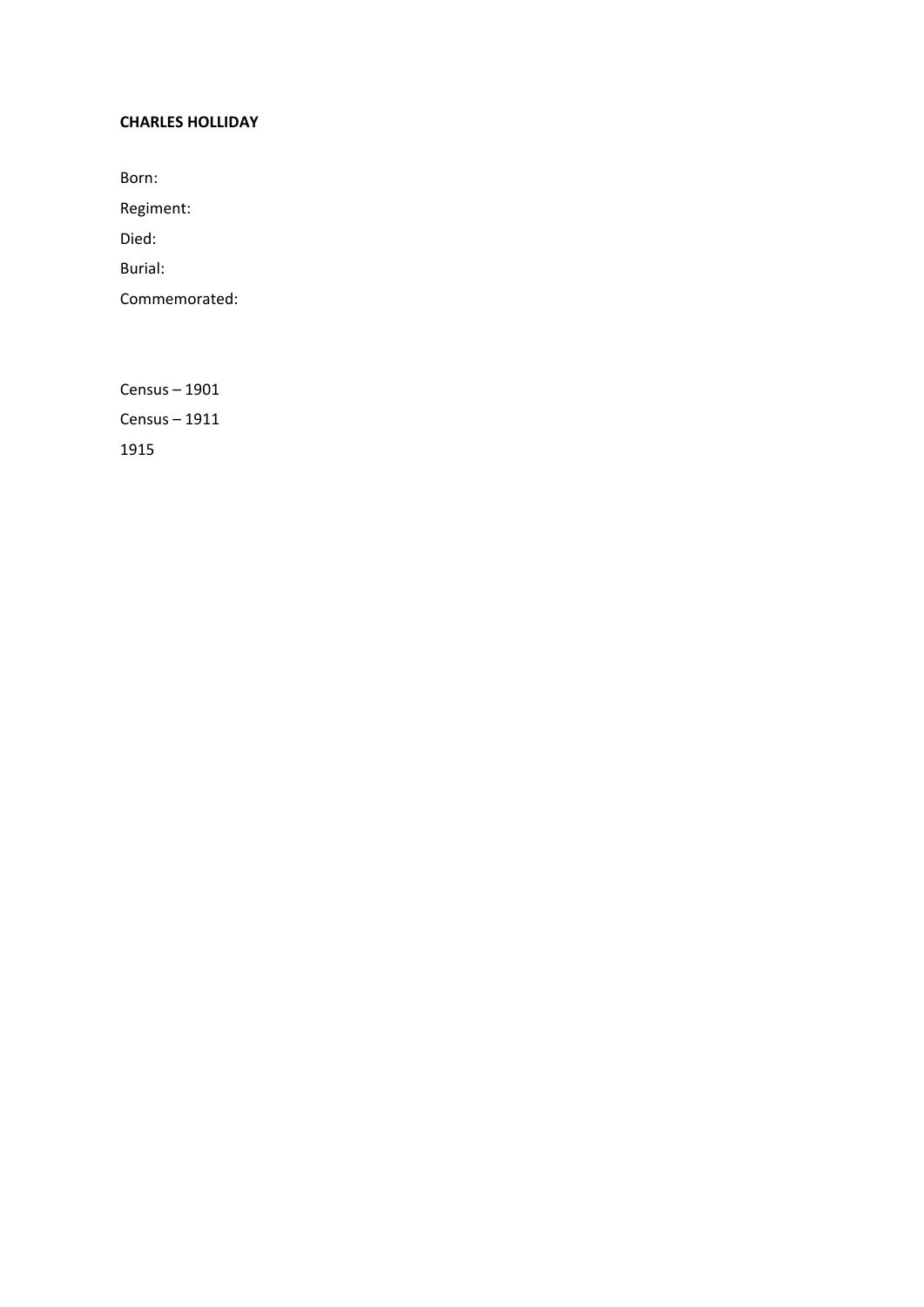#### **EDGAR HUGGINS**

| Born:         | 1896                                                                                                                                      |
|---------------|-------------------------------------------------------------------------------------------------------------------------------------------|
| Regiment:     |                                                                                                                                           |
| Died:         |                                                                                                                                           |
| Burial:       |                                                                                                                                           |
| Commemorated: |                                                                                                                                           |
|               |                                                                                                                                           |
| Census - 1901 |                                                                                                                                           |
| Census - 1911 | Living in Gate House with parents (Arthur & Fanny), sister<br>(Annie) and brothers (Bertie & Edward). Edgar worked as a farm<br>labourer. |
| 1915          |                                                                                                                                           |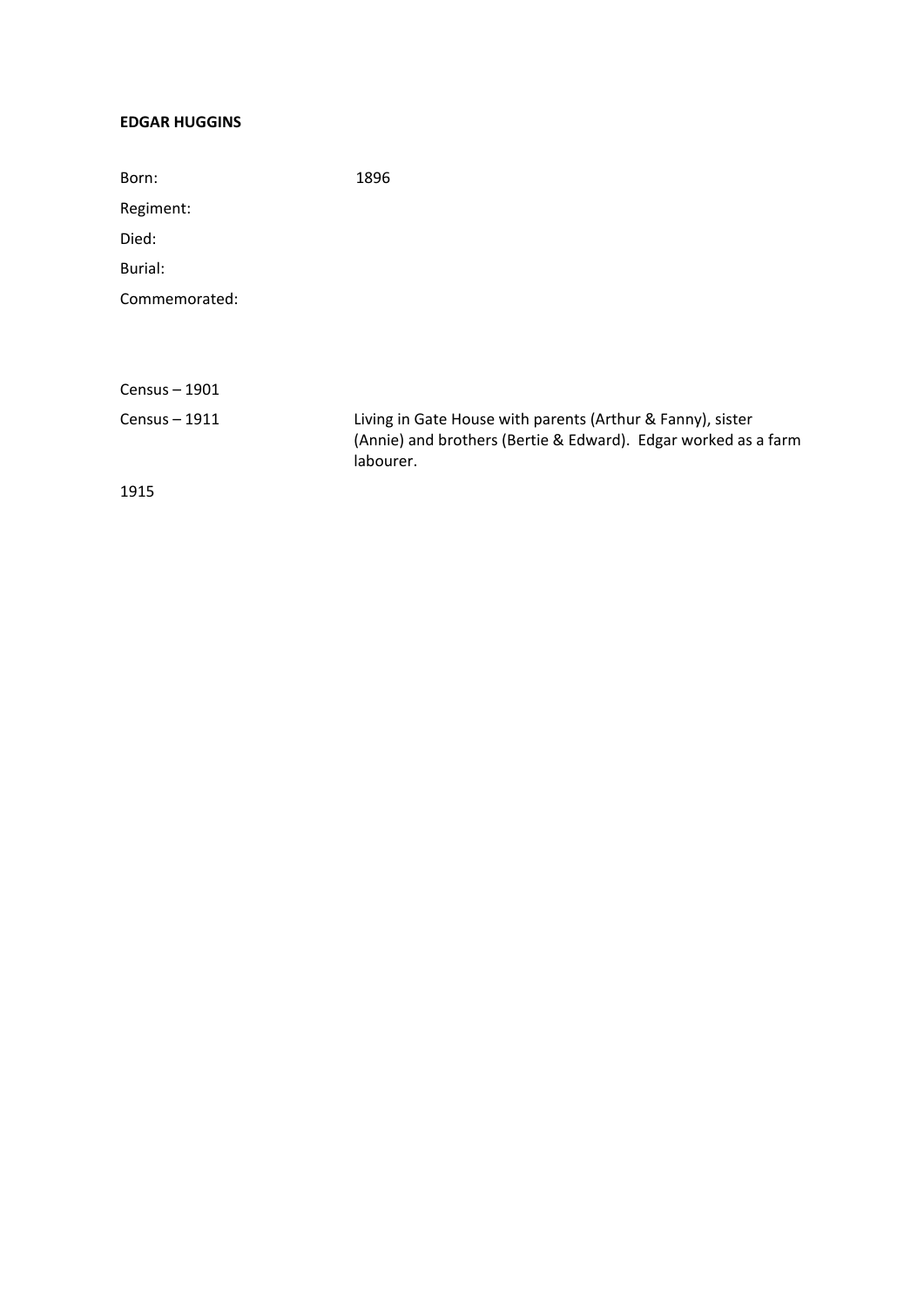#### **ROBERT H. JOHNSON**

Born:

Regiment:

Died:

Burial:

Commemorated: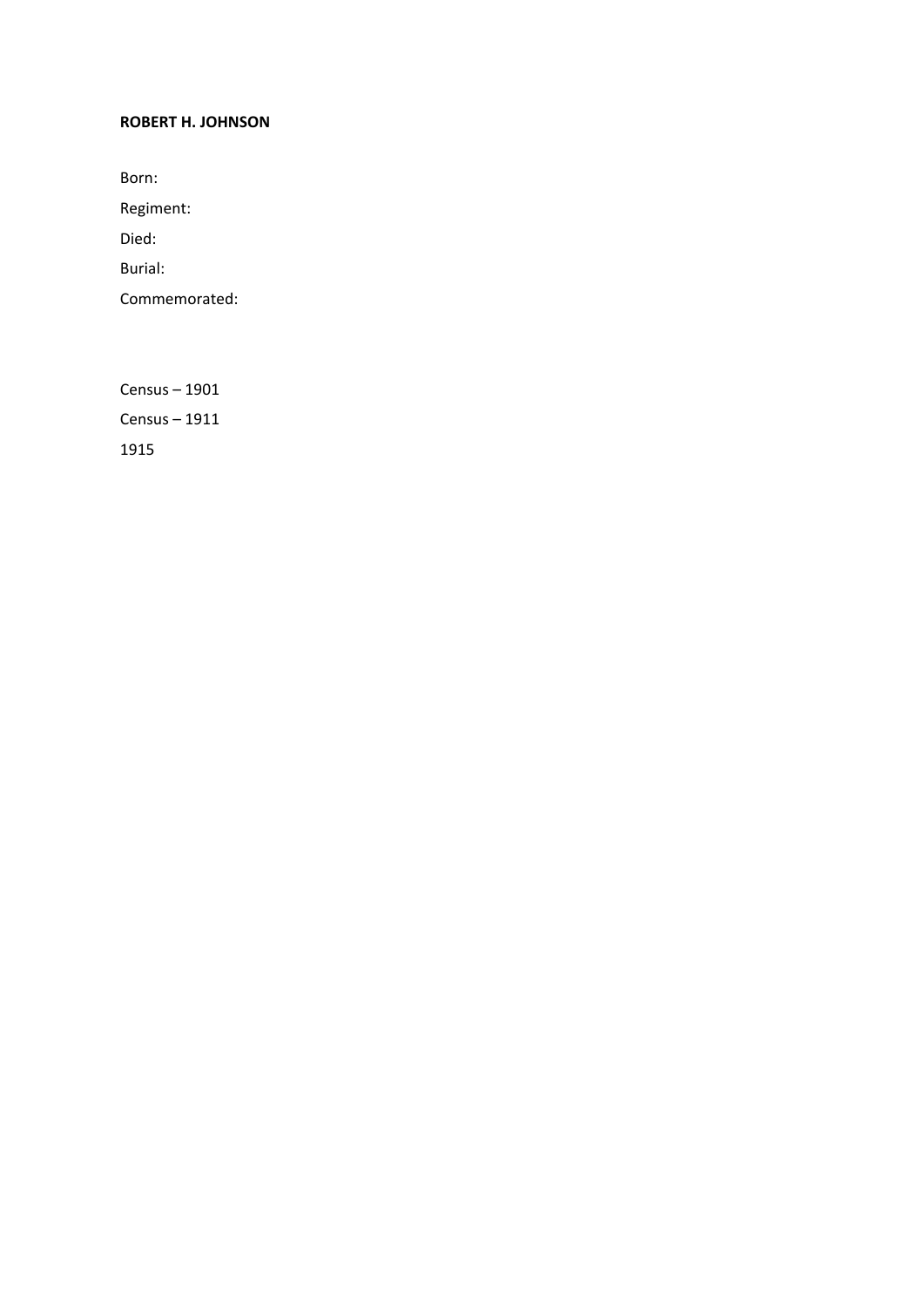#### **CECIL JAMES LING**

| Born:         | 18 September 1890                                                                                   |
|---------------|-----------------------------------------------------------------------------------------------------|
| Regiment:     |                                                                                                     |
| Died:         |                                                                                                     |
| Burial:       |                                                                                                     |
| Commemorated: |                                                                                                     |
|               |                                                                                                     |
|               |                                                                                                     |
| Census - 1901 |                                                                                                     |
| Census - 1911 | Liver with parents (William & Elisabeth) and sisters (Elsie & Ivy).<br>Cecil worked as a carpenter. |
| 1915          |                                                                                                     |
| 1939          | Lived at Laurals Farm with wife Amy. Cecil worked as a farmer.                                      |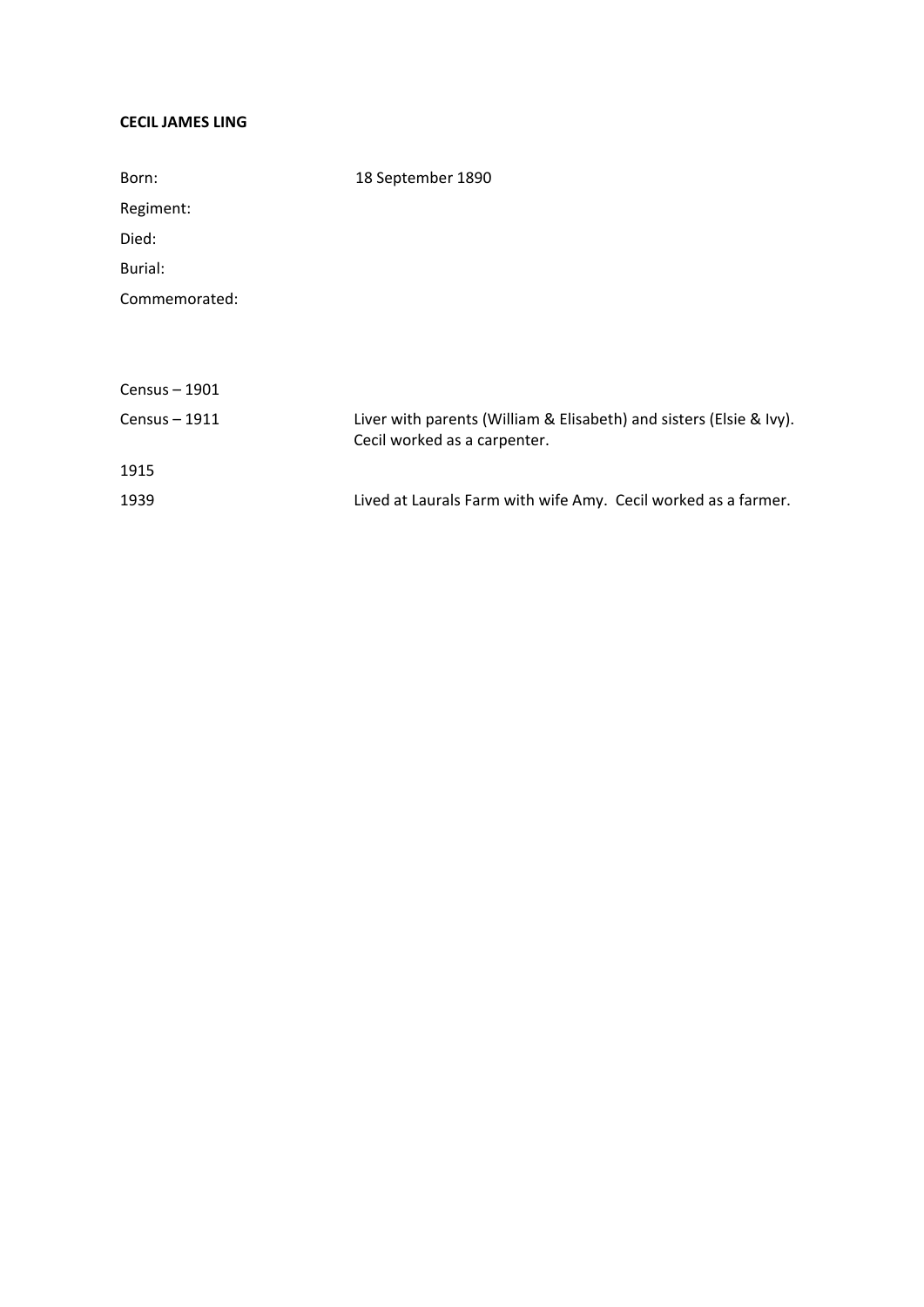#### **ALBERT E. LEEDER**

Born:

Regiment:

Died:

Burial:

Commemorated: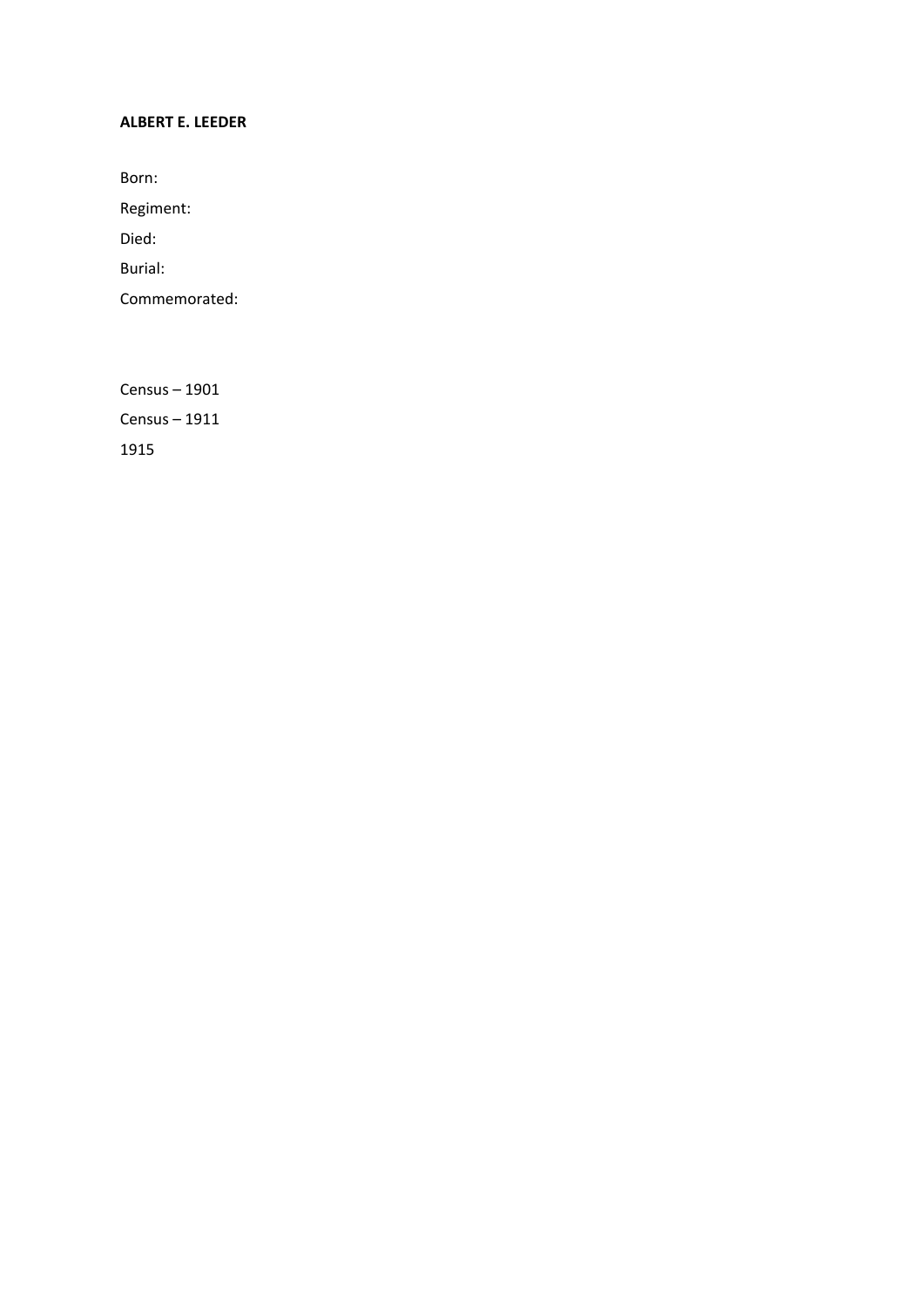## **CHARLES ROBERT MOORE – Norfolk Regiment**

**2nd Battalion, Norfolk Regiment**

Born:

Regiment:

Died:

Burial:

Commemorated:

Census – 1901

Census – 1911

1915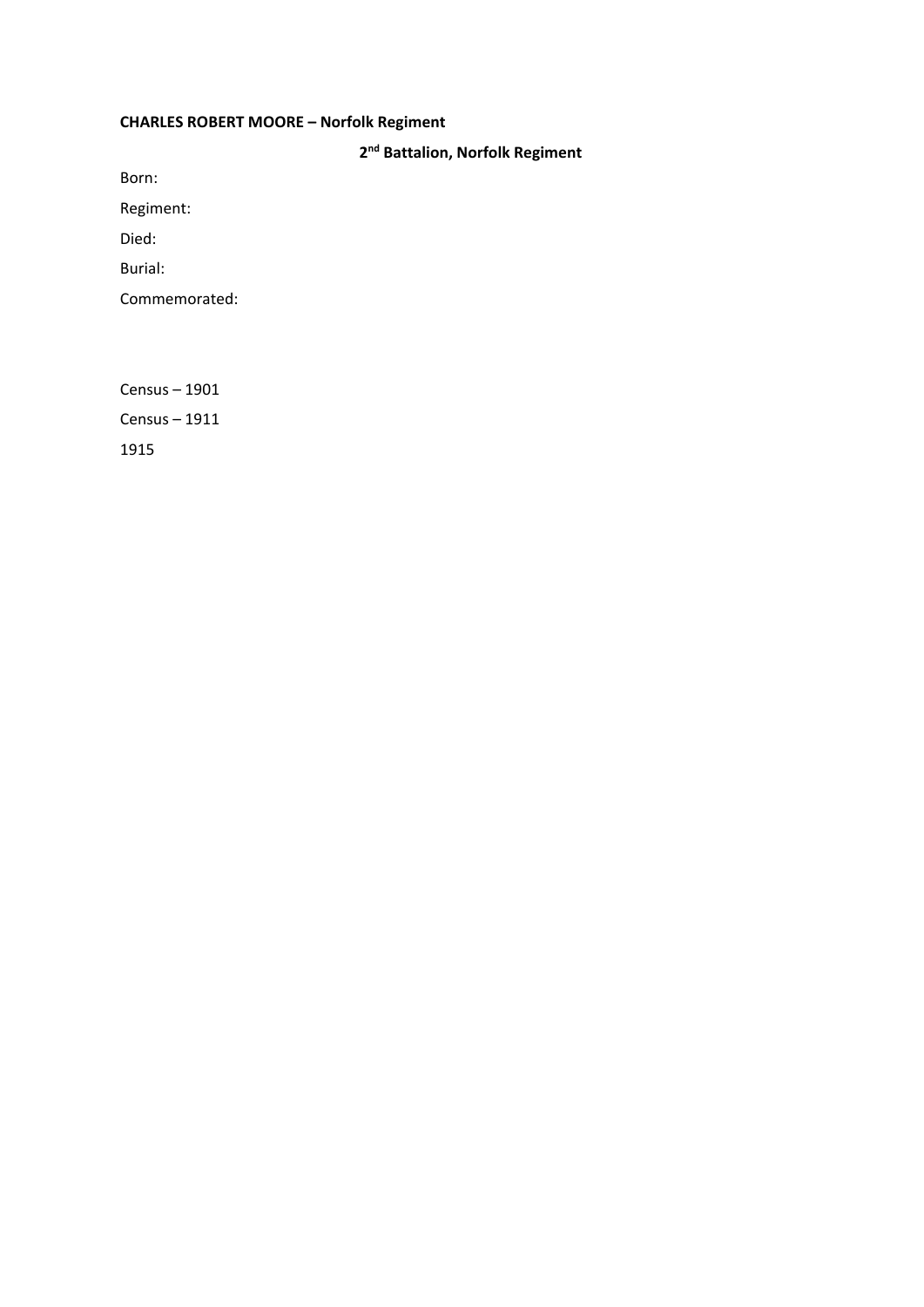## **GORDON STANLEY POTTER**

| Born:         | 1891                                                                           |
|---------------|--------------------------------------------------------------------------------|
| Regiment:     |                                                                                |
| Died:         |                                                                                |
| Burial:       |                                                                                |
| Commemorated: |                                                                                |
|               |                                                                                |
|               |                                                                                |
| Census - 1901 |                                                                                |
| Census - 1911 | Lived with parents (John & Christianna). Gordon worked as a<br>millers carter. |
| 1915          |                                                                                |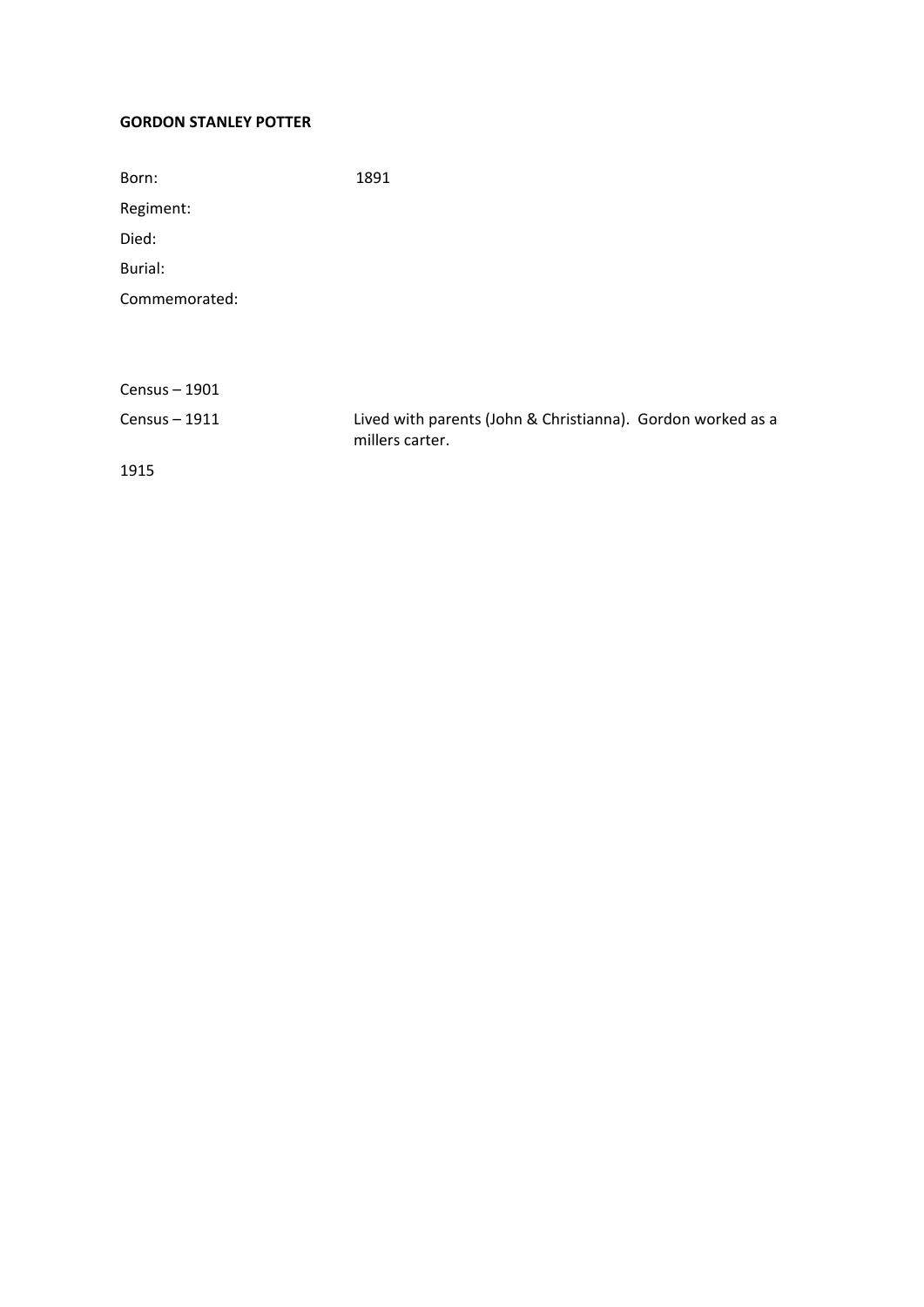## **ALFRED RUST**

Born:

Regiment:

Died:

Burial:

Commemorated: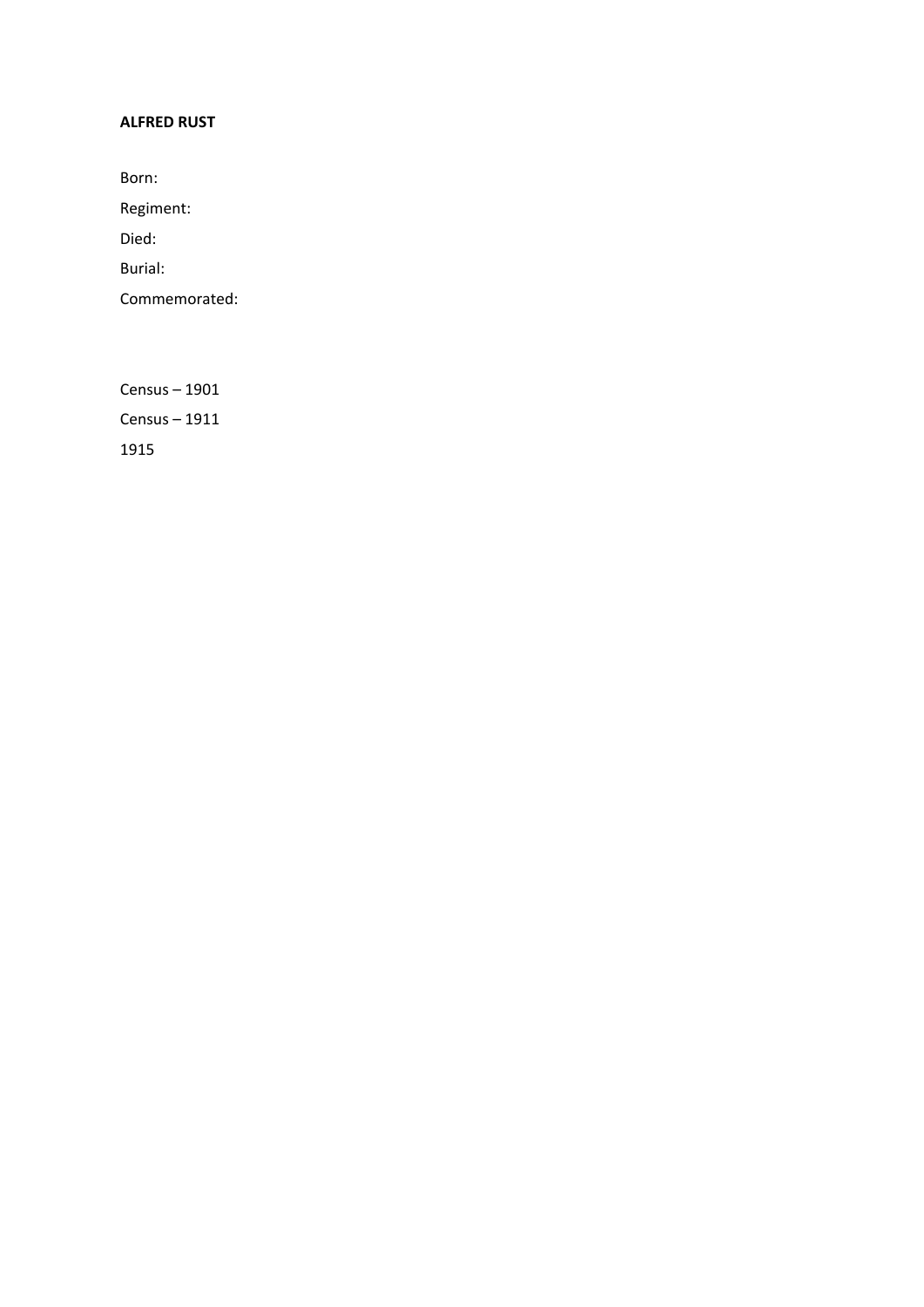## **FREDERICK RUST**

Born:

Regiment:

Died:

Burial:

Commemorated: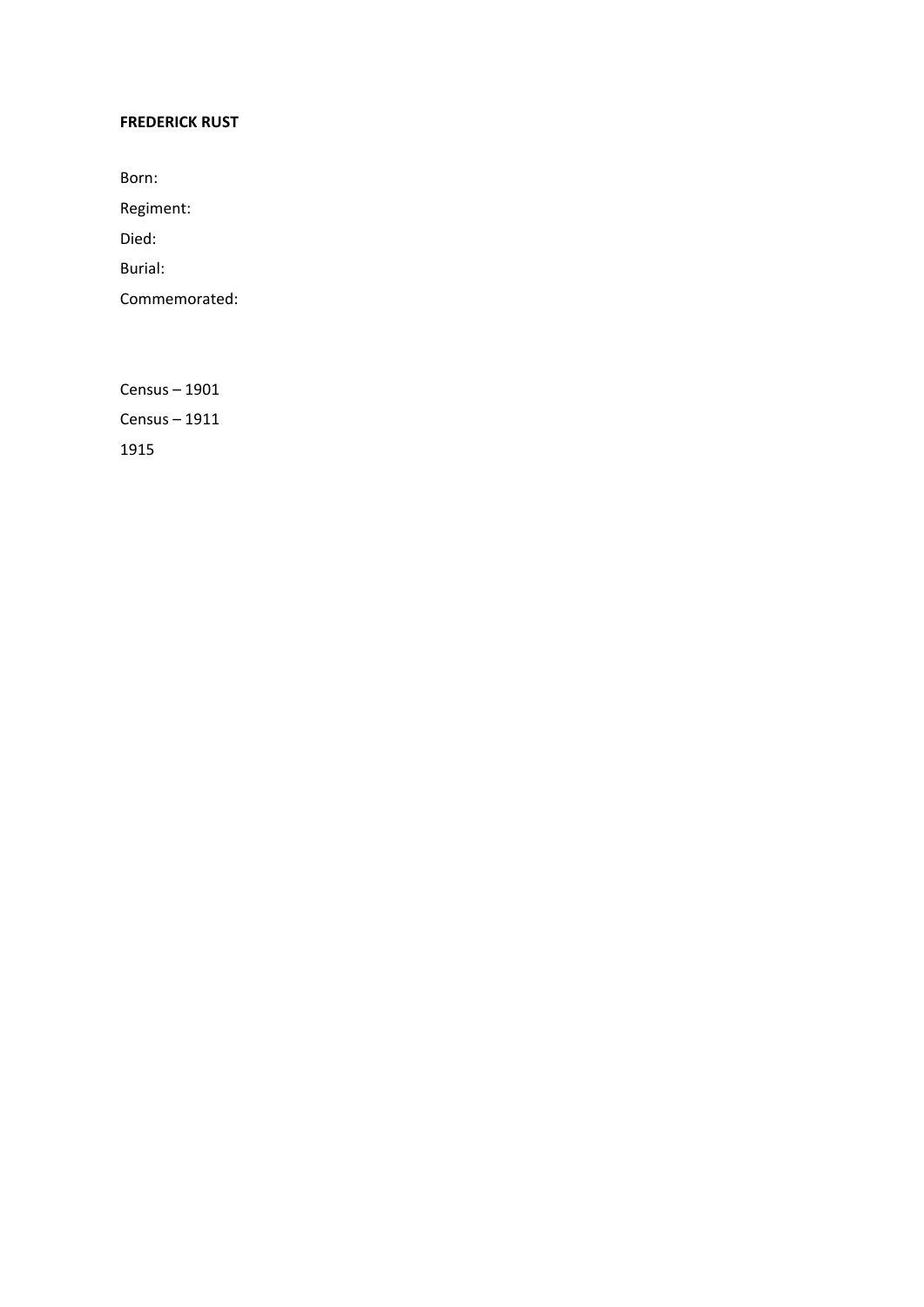#### **ARCHIE SANDY**

Born:

Regiment:

Died:

Burial:

Commemorated: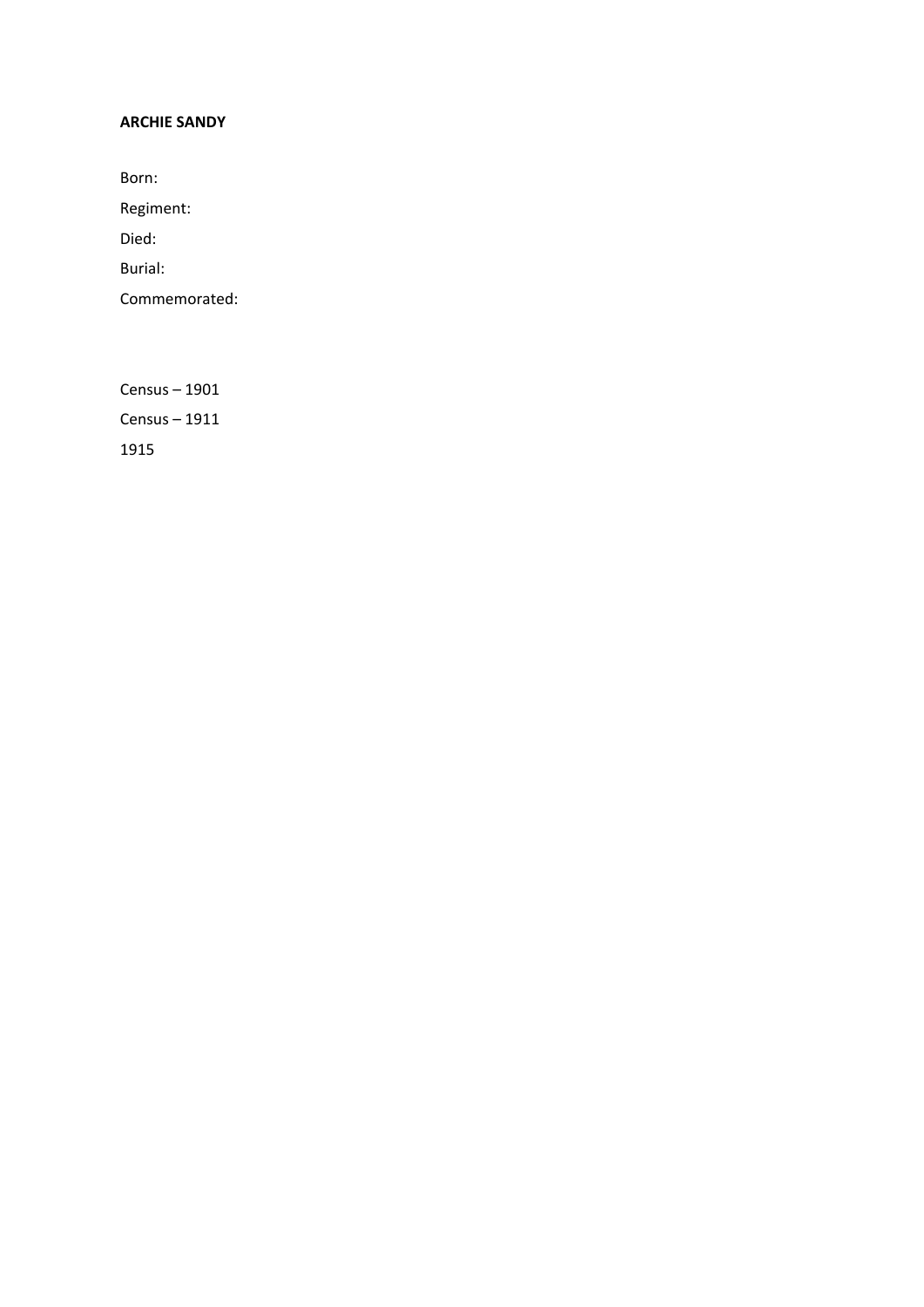#### **HENRY JAMES SANDY**



Born: 1898 Regiment: Died: Burial: Commemorated: Census – 1901 Lived in Heywood (Norfolk) with his parents (Stephen & Florence), brothers (Bertie & George) and sisters (Martha, Florence, Beatrice & Rachel). Census – 1911 Lived in Burston (Norfolk) with his father (Stephen (from Gissing, Norfolk), a waggoner on a farm), Mother (Florence from Burston), brothers (Bertie & George) and sisters (Beatrice & Rachel). William was at school. 1915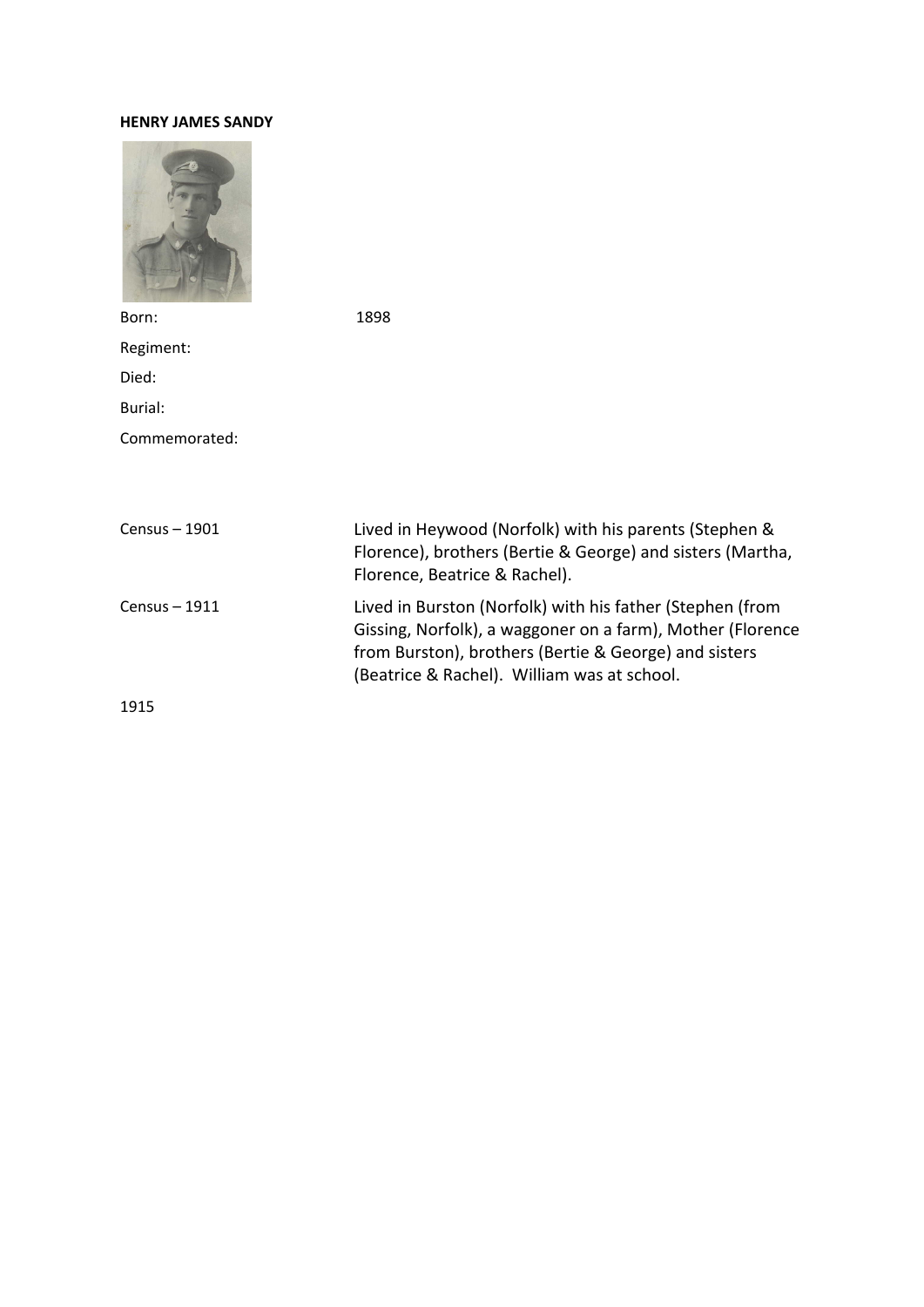#### **WILLIAM SOLOMON SANDY**

| Born:         | 25 April 1895                                                                                                                                                                                                                                              |
|---------------|------------------------------------------------------------------------------------------------------------------------------------------------------------------------------------------------------------------------------------------------------------|
| Regiment:     |                                                                                                                                                                                                                                                            |
| Died:         |                                                                                                                                                                                                                                                            |
| Burial:       |                                                                                                                                                                                                                                                            |
| Commemorated: |                                                                                                                                                                                                                                                            |
|               |                                                                                                                                                                                                                                                            |
|               |                                                                                                                                                                                                                                                            |
|               |                                                                                                                                                                                                                                                            |
| Census - 1901 | Lived near Grove Farm Burston with his father (Noah a<br>bricklayer/labourer from Gissing, Norfolk), his mother (Harriet<br>from Yaxley, Suffolk), brother (Samuel) and sisters (Alice,<br>Charlotte, Maud & Harriet). William was at school.              |
| Census - 1911 | Lived in Mill Green Burston with his father (Noah a bricklayer<br>from Gissing, Norfolk), his mother (Harriet from Yaxley, Suffolk),<br>his paternal uncle (George), brother (Samuel) and sisters (Mary<br>& Maud). William was a cattle feeder on a farm. |
| 1915          | Sapper 62406, Royal Engineers, Railway Company. William was<br>a railway platelayer. Demobbed 1919                                                                                                                                                         |
| 1939          | Lived at Welton Cottages, Burston with his father (Noah), step-<br>mother (Florence) and Maud & John Coffee. William was a small<br>holder.                                                                                                                |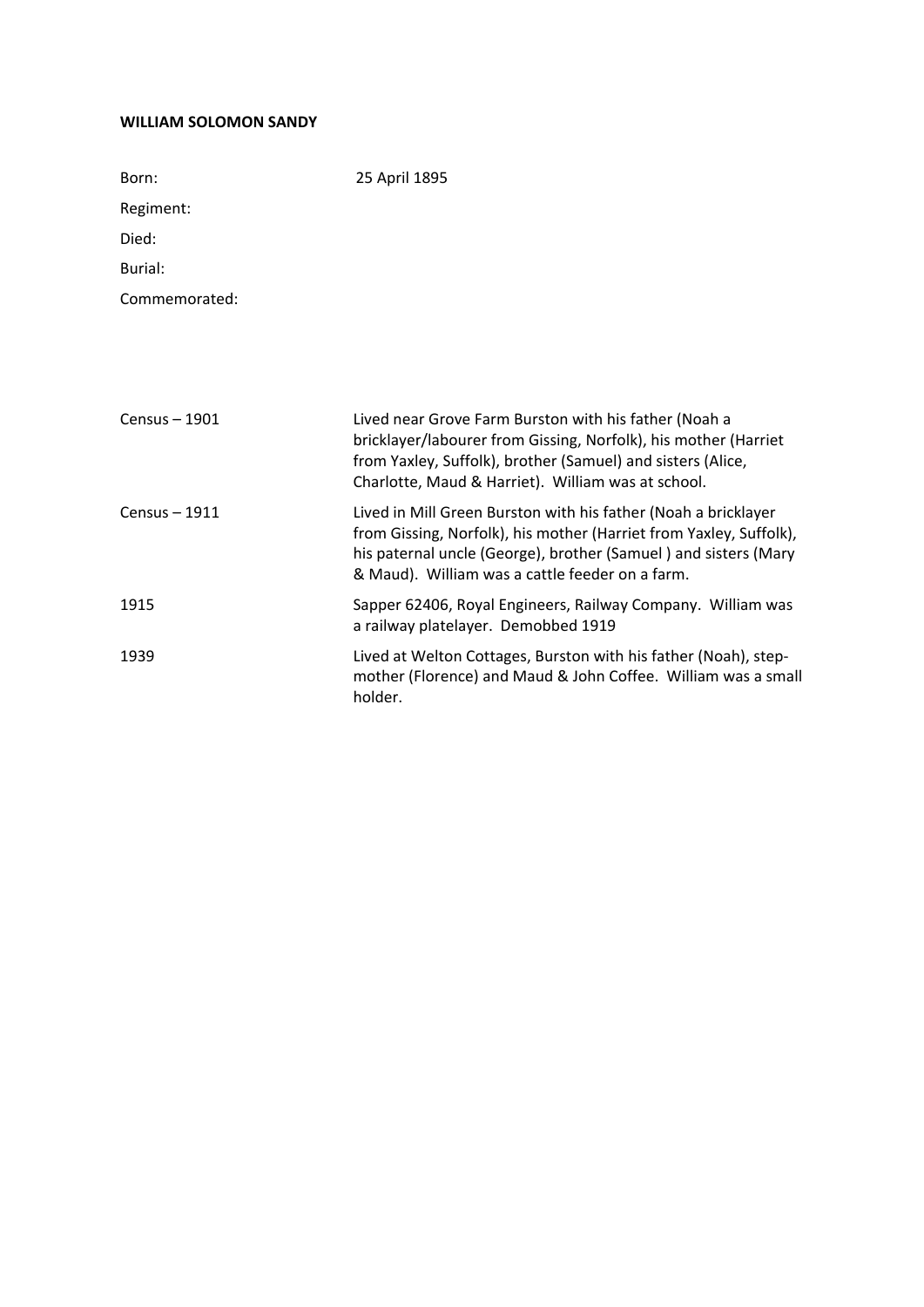#### **ARTHUR SHAW**

Born:

Regiment:

Died:

Burial:

Commemorated: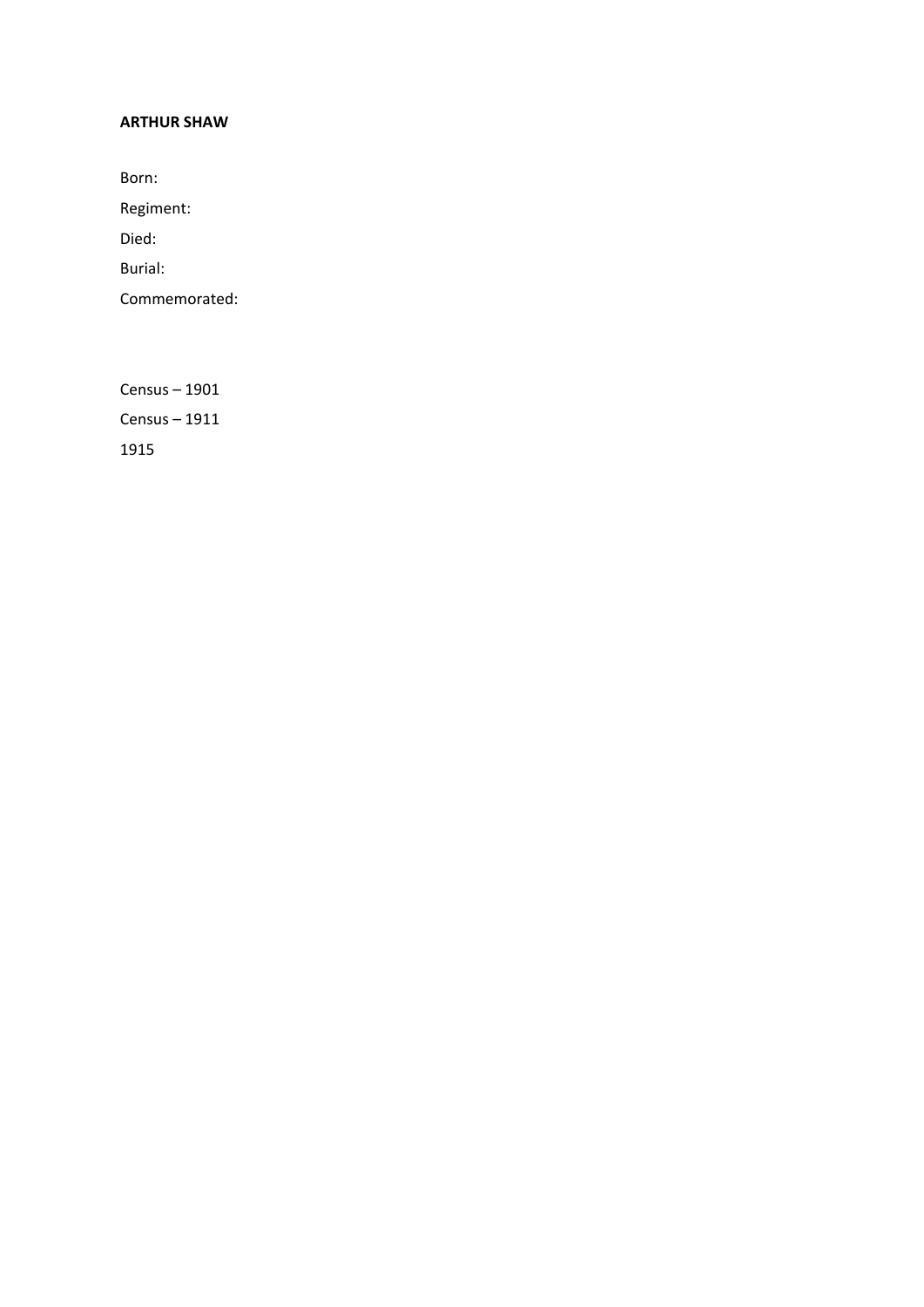## **VICTOR SITCH, DCM (Lance Corporal, 43130)**

| Born:         |                                                           |
|---------------|-----------------------------------------------------------|
| Regiment:     | 2 <sup>nd</sup> Battalion, Argyll and Sutherland Highland |
| Died:         |                                                           |
| Burial:       |                                                           |
| Commemorated: |                                                           |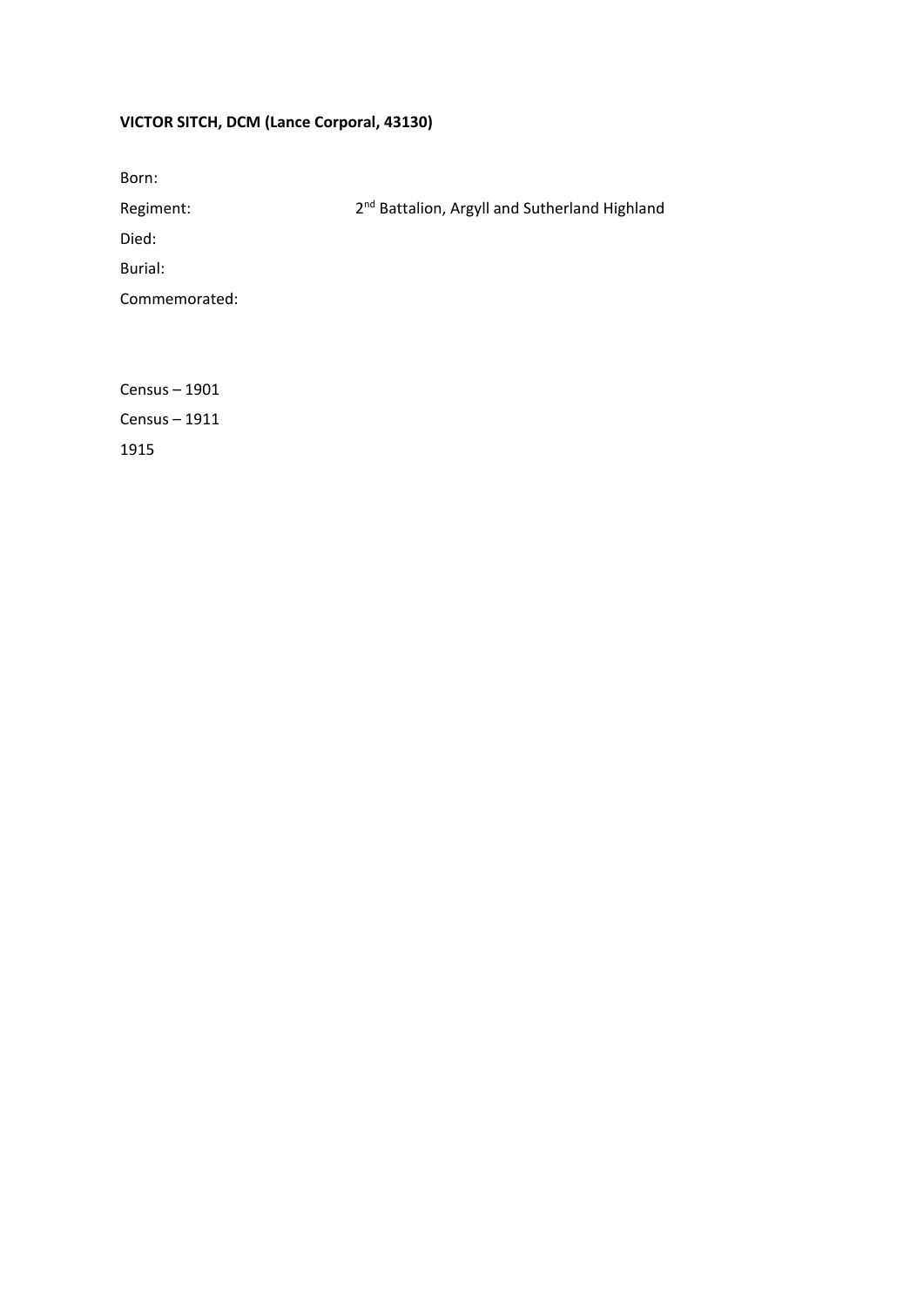#### **WILLIAM J. STURMAN**

Born:

Regiment:

Died:

Burial:

Commemorated: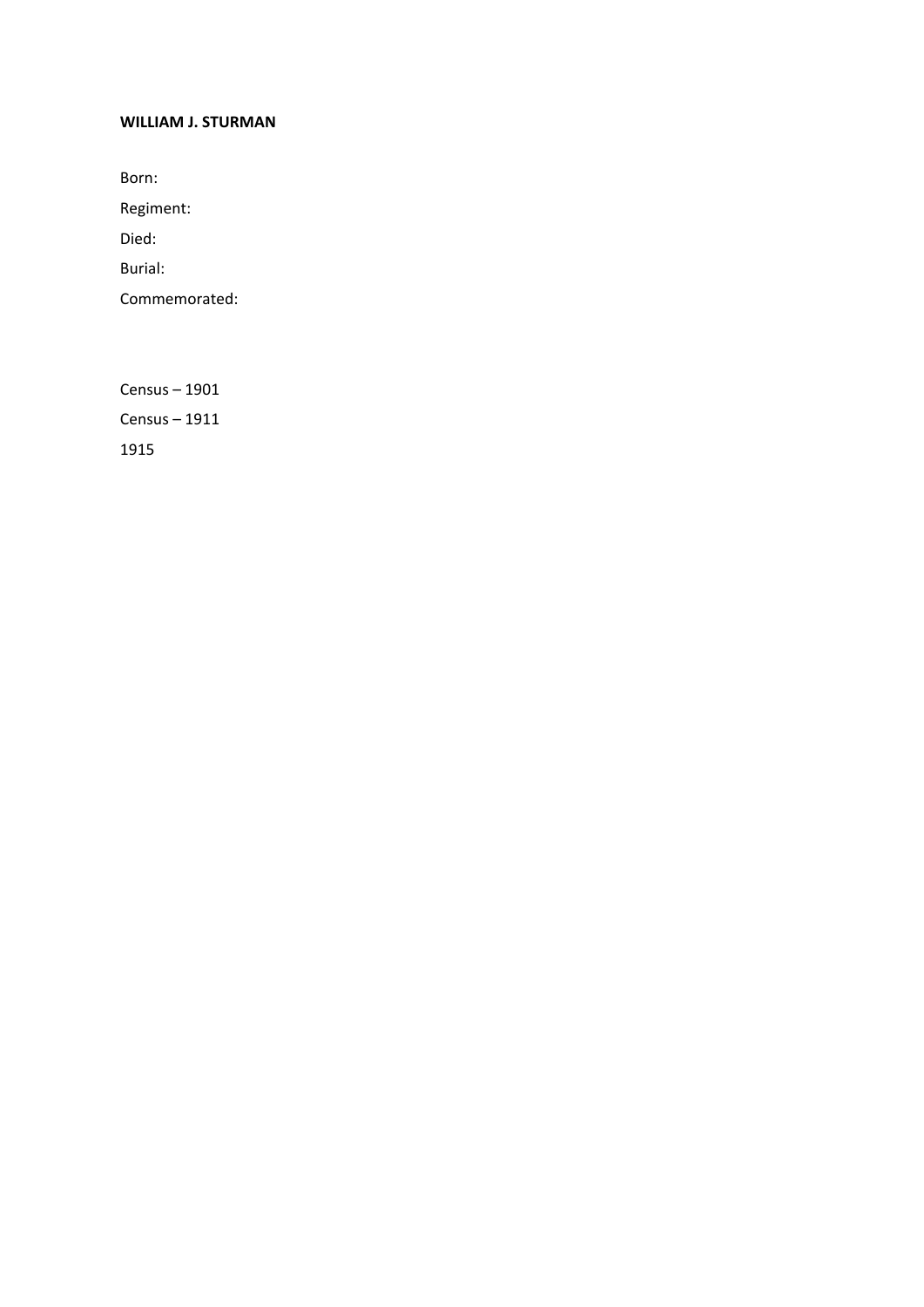## **BERTIE W. WILBY or HERBERT WILBY (?)**

| Born:         | 6 December 1865                                                                                                           |
|---------------|---------------------------------------------------------------------------------------------------------------------------|
| Regiment:     |                                                                                                                           |
| Died:         |                                                                                                                           |
| Burial:       |                                                                                                                           |
| Commemorated: |                                                                                                                           |
|               |                                                                                                                           |
|               |                                                                                                                           |
| Census - 1901 |                                                                                                                           |
| Census - 1911 | Lived at Audley End with parents (William & Emma), brothers (<br>Percy, Cecil & Harold) and sisters (Hatty, Mary & Emily) |
| 1915          |                                                                                                                           |
| 1939          | Herbert lived in Rosa Villa with his wife Bertha. He was a retired<br>bricklayer.                                         |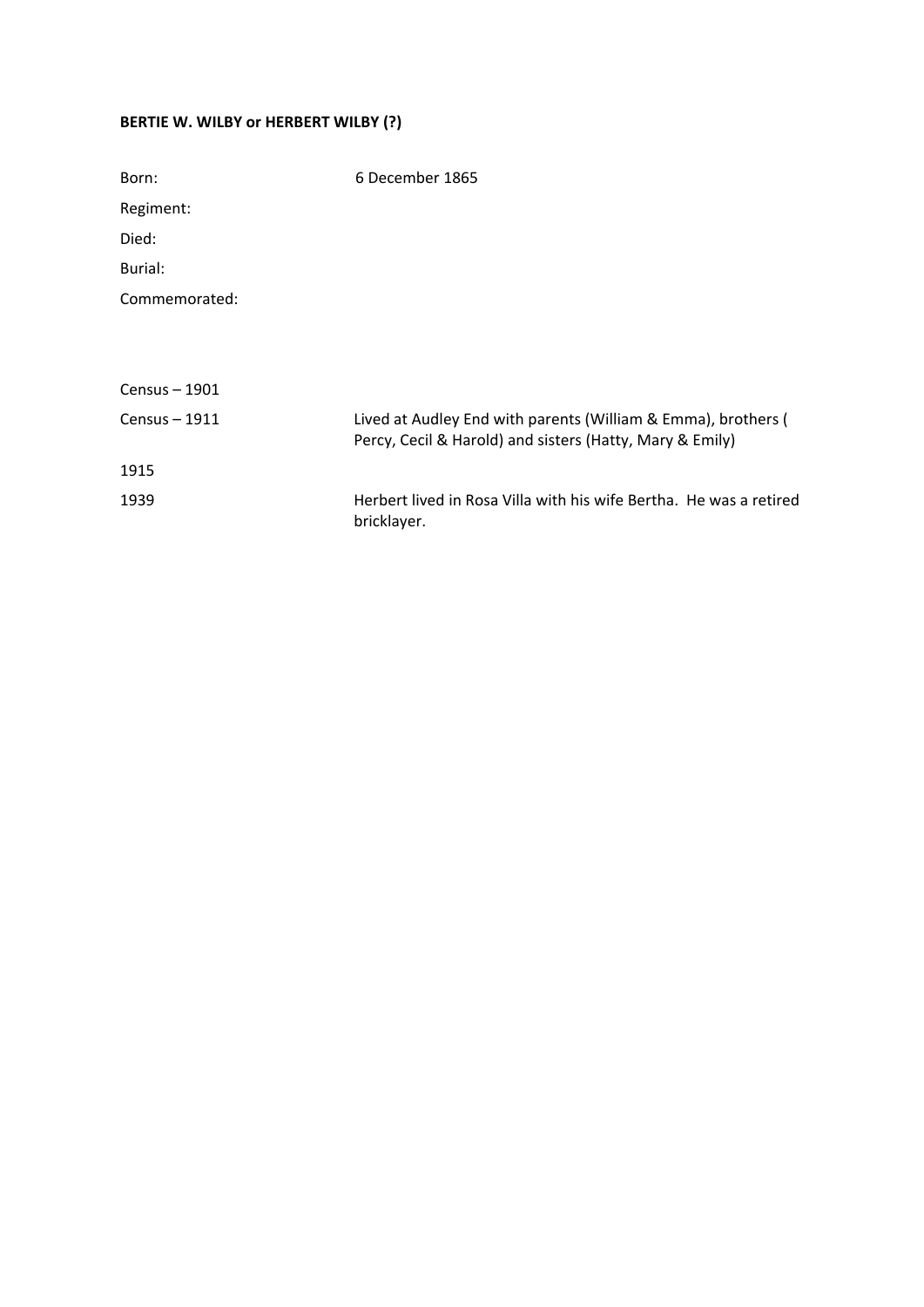## **CECIL J. WILBY**

| Born:         | 1895                                                          |
|---------------|---------------------------------------------------------------|
| Regiment:     |                                                               |
| Died:         |                                                               |
| Burial:       |                                                               |
| Commemorated: |                                                               |
|               |                                                               |
|               |                                                               |
| Census - 1901 |                                                               |
| Census - 1911 | Lived at Audley End with parents (William & Emma), brothers ( |
|               | Percy, Bertie & Harold) and sisters (Hatty, Mary & Emily)     |
| 1915          |                                                               |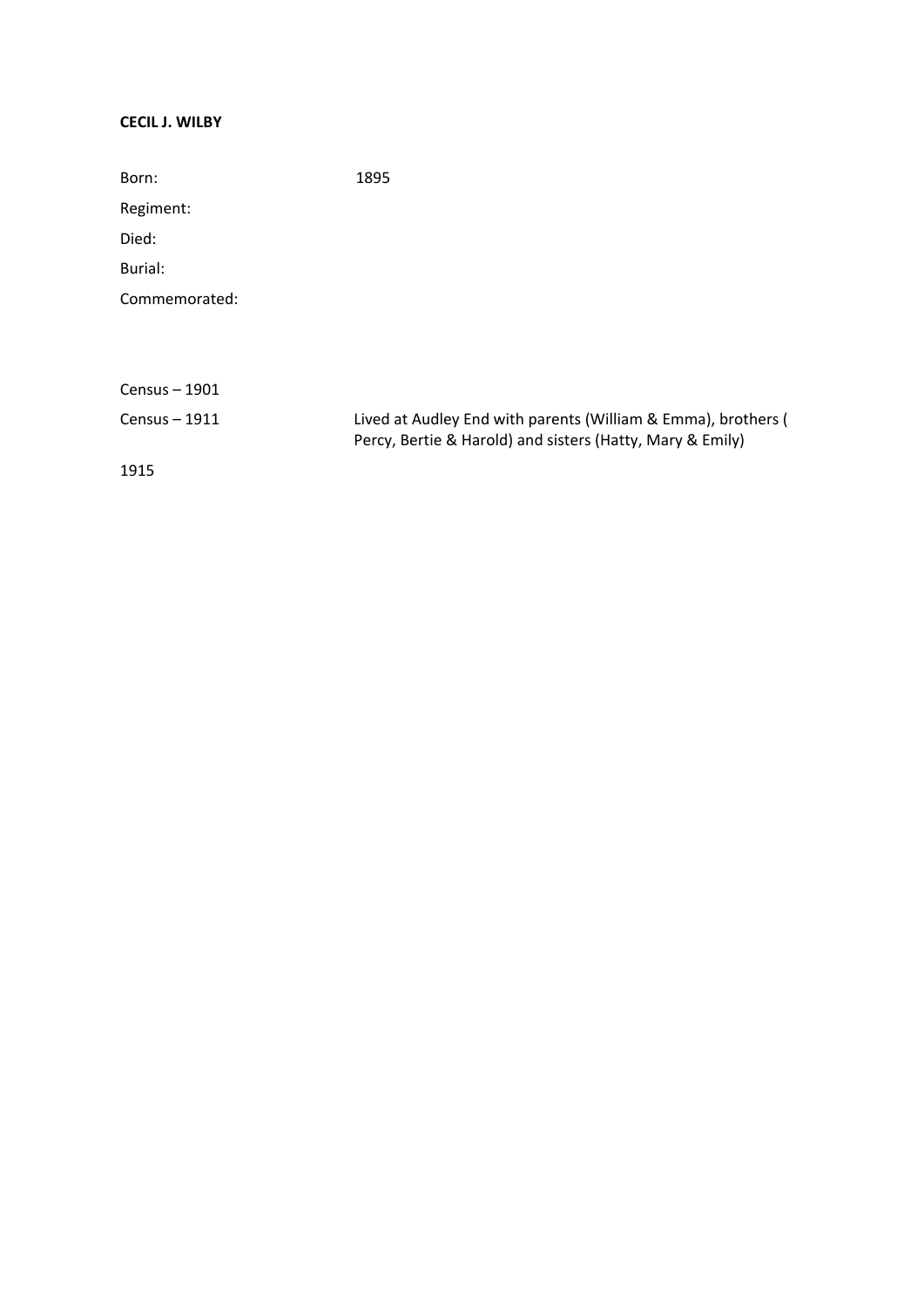### **ROBERT E. WILBY**

| Born:         | 3 January 1868                                                                                                              |
|---------------|-----------------------------------------------------------------------------------------------------------------------------|
| Regiment:     |                                                                                                                             |
| Died:         |                                                                                                                             |
| Burial:       |                                                                                                                             |
| Commemorated: |                                                                                                                             |
|               |                                                                                                                             |
|               |                                                                                                                             |
| Census - 1901 | Lived on Scole Road with parents (Robert & Mary-Ann) and<br>sisters (Emily & Florsie)                                       |
| Census - 1911 | Lived in Audley End with parents (Robert & Mary), brothers<br>(William & Albert) and sisters (Emily, Lily, Dora and Nancy). |
| 1915          |                                                                                                                             |
| 1939          | Robert was a widower and lived in Audley End. He worked as a<br>labourer.                                                   |